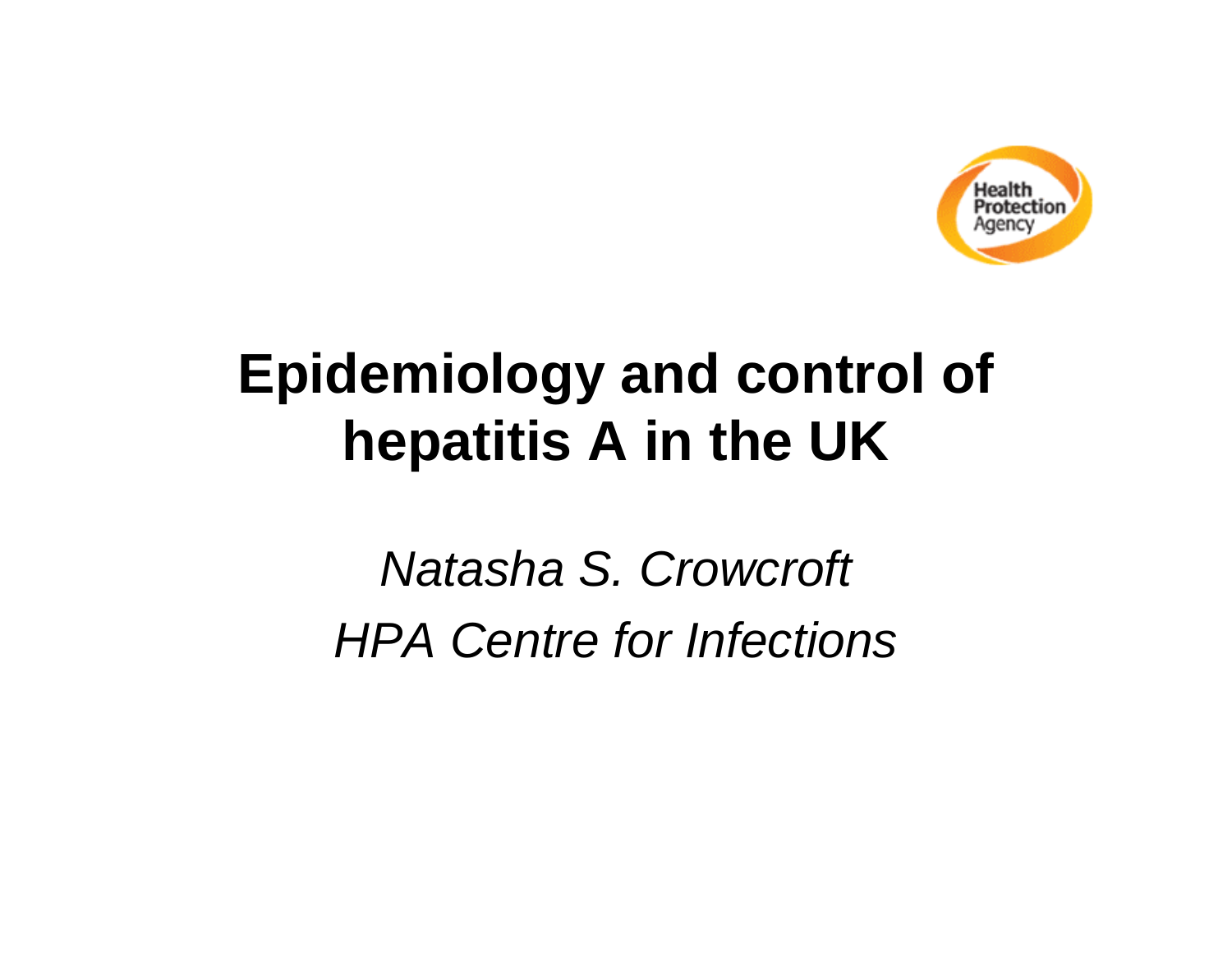## Sources of information



- Statutory notifications
- Laboratory reports
- Mortality statistics
- Liver transplantation registries
- Ad hoc reports to HPA: Incident database, reports to CfI, bulletins
- Modelling of serosurveillance data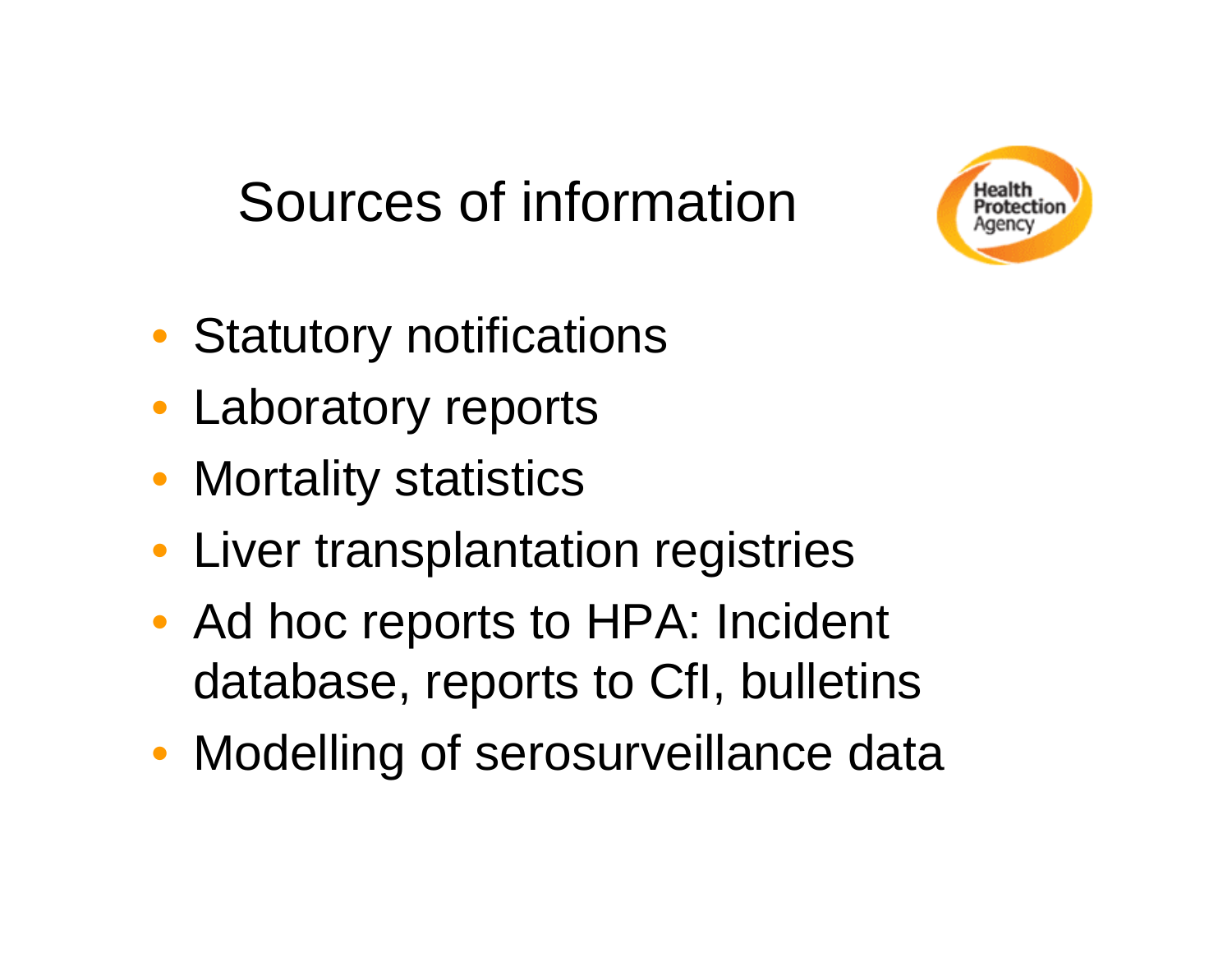#### Infectious jaundice notifications England & Wales 1969-2001



Health Protection Agency

Infective jaundice / Viral hepatitis —— Hepatitis A —— Hepatitis B Hepatitis C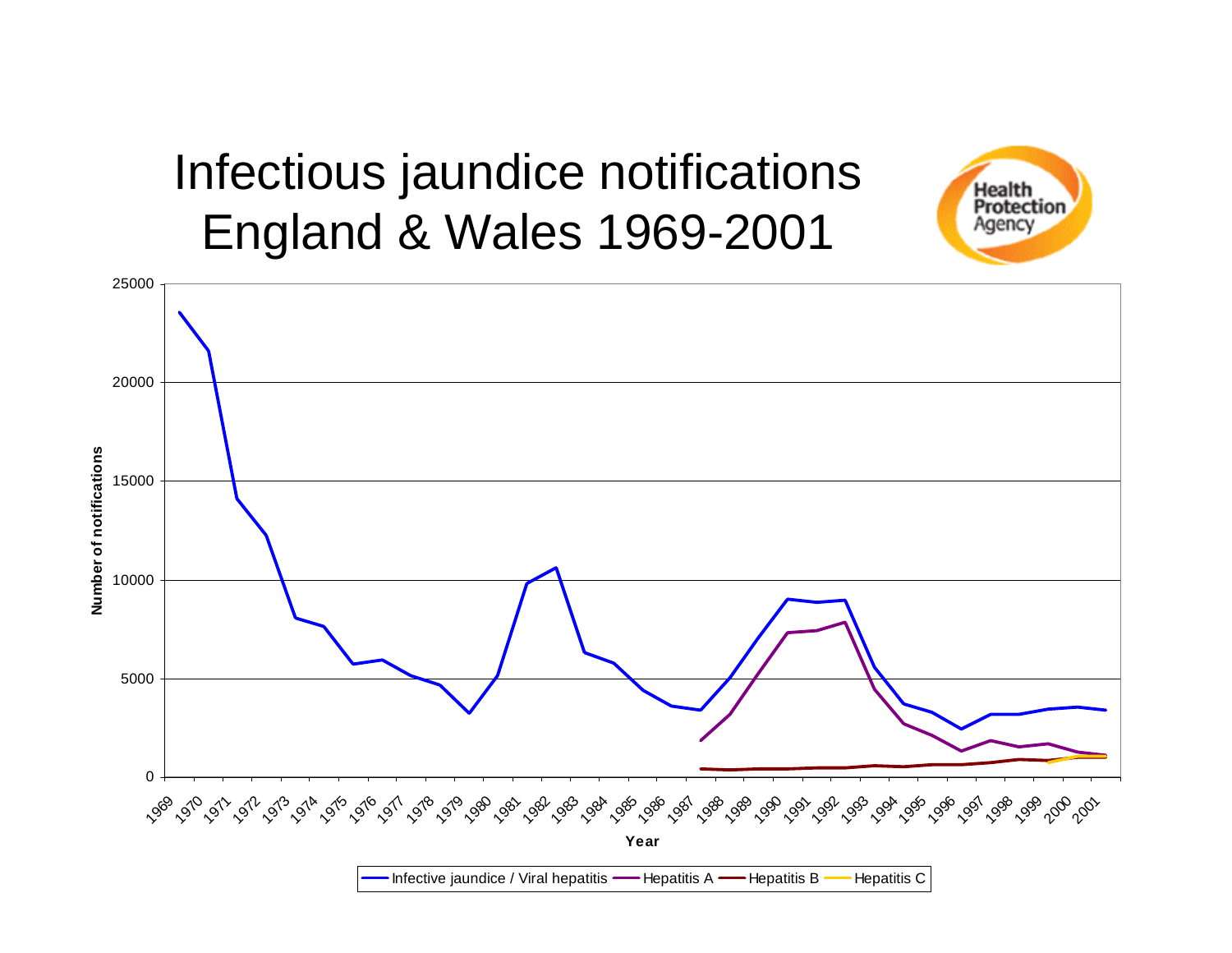#### Hepatitis A notifications and laboratory reports, England and Wales 1987-2004



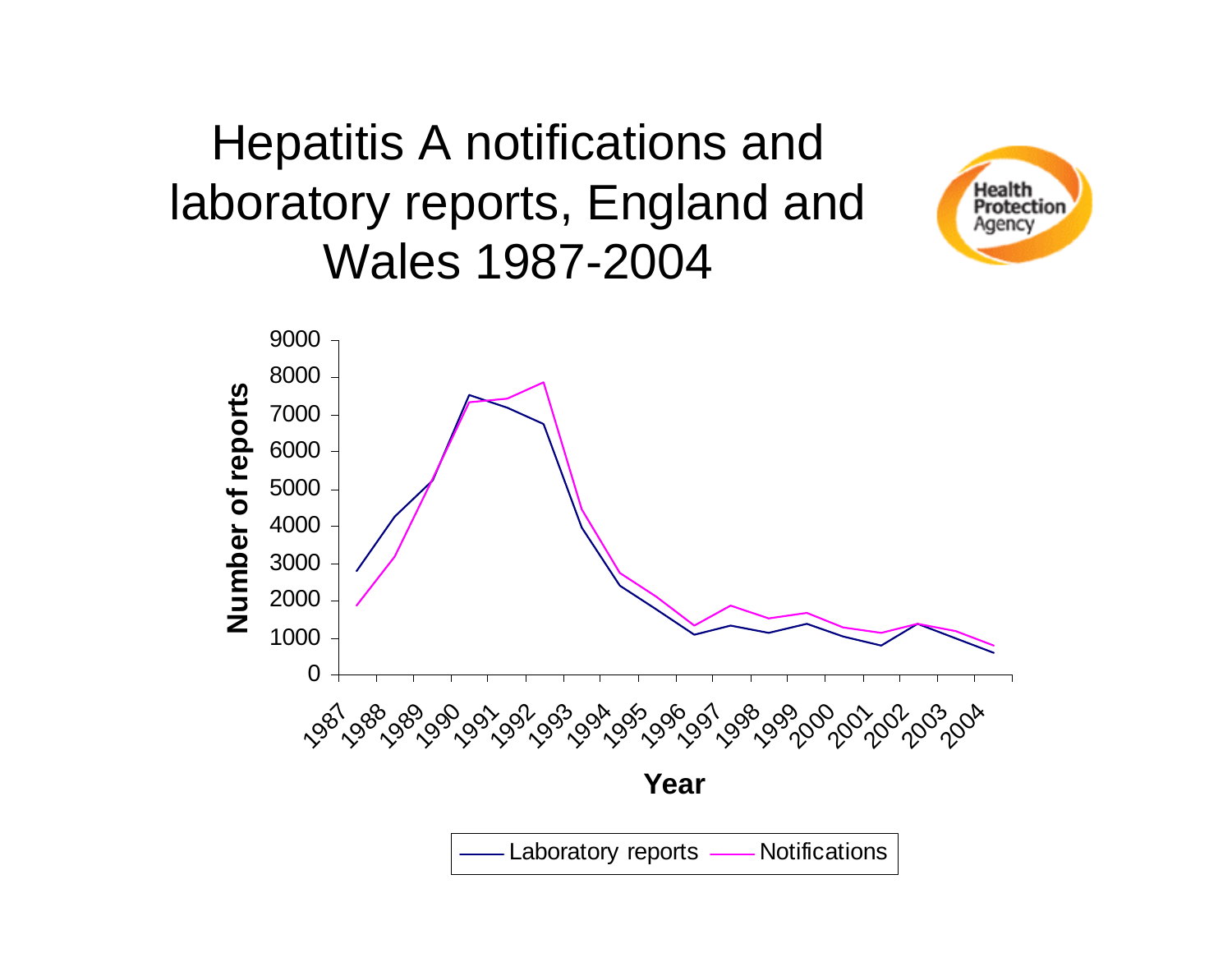#### Regional laboratory reports

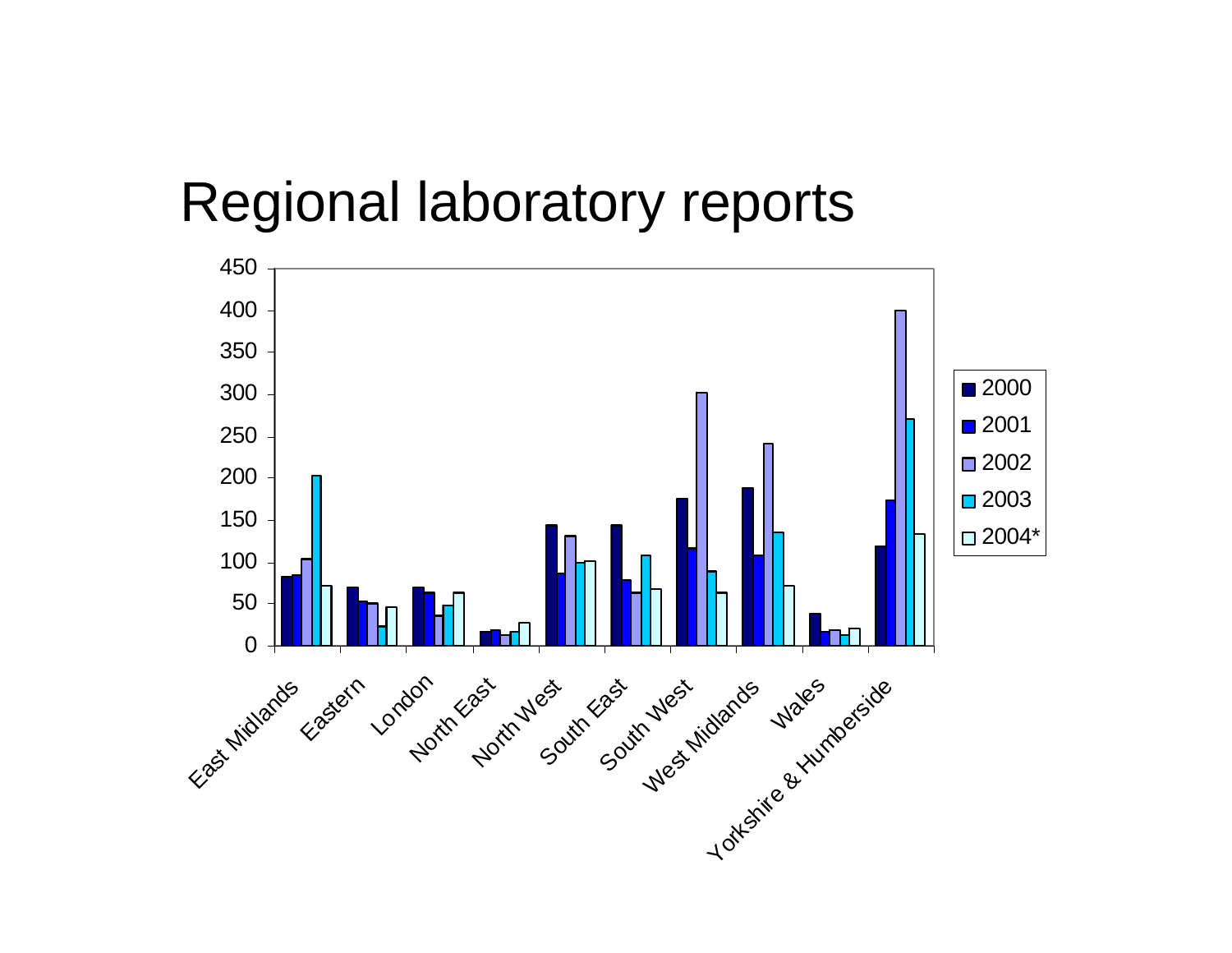Difference between notifications and laboratory reports in England and Wales by region, 2002-4



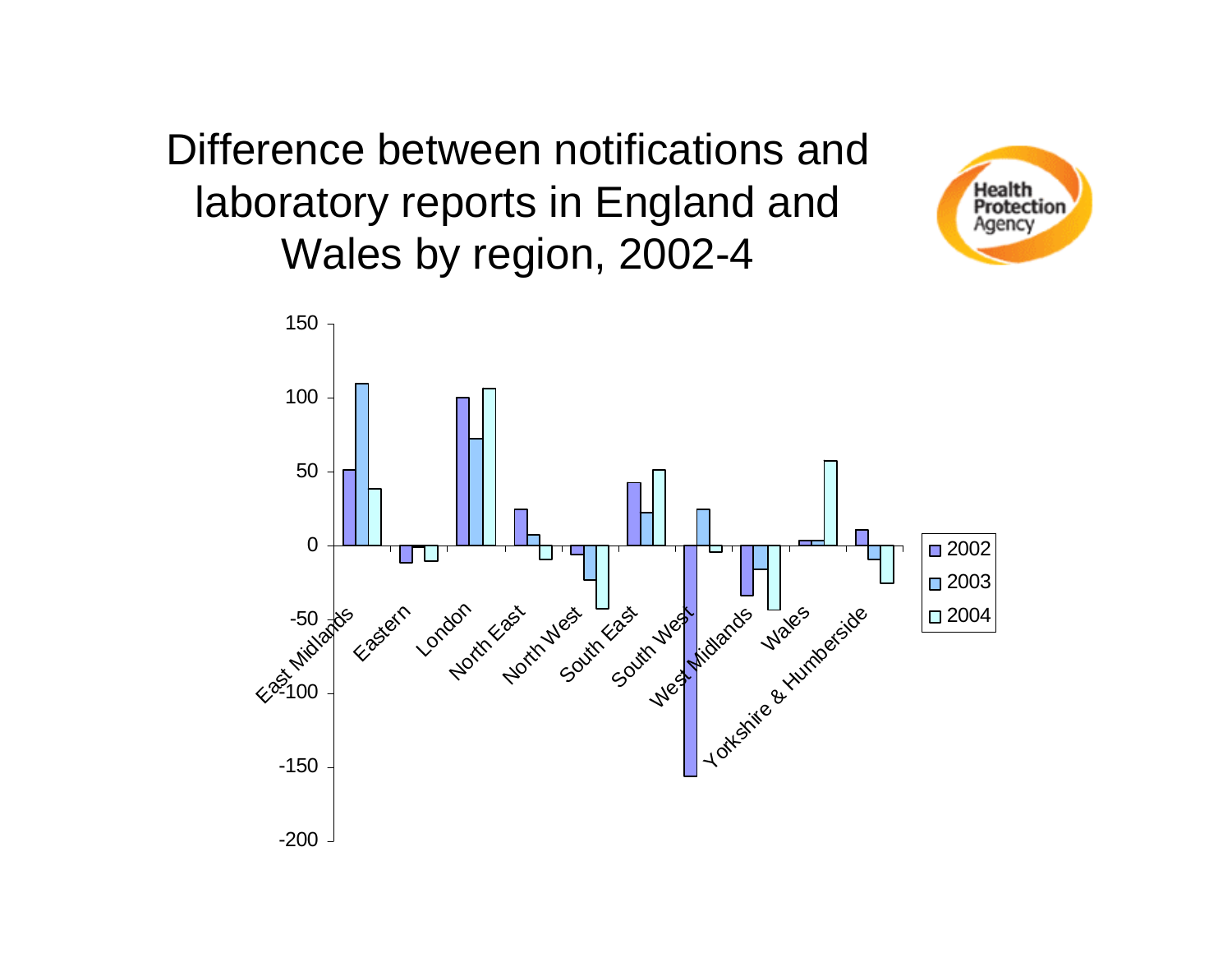#### Laboratory reports Scotland 1988-2004



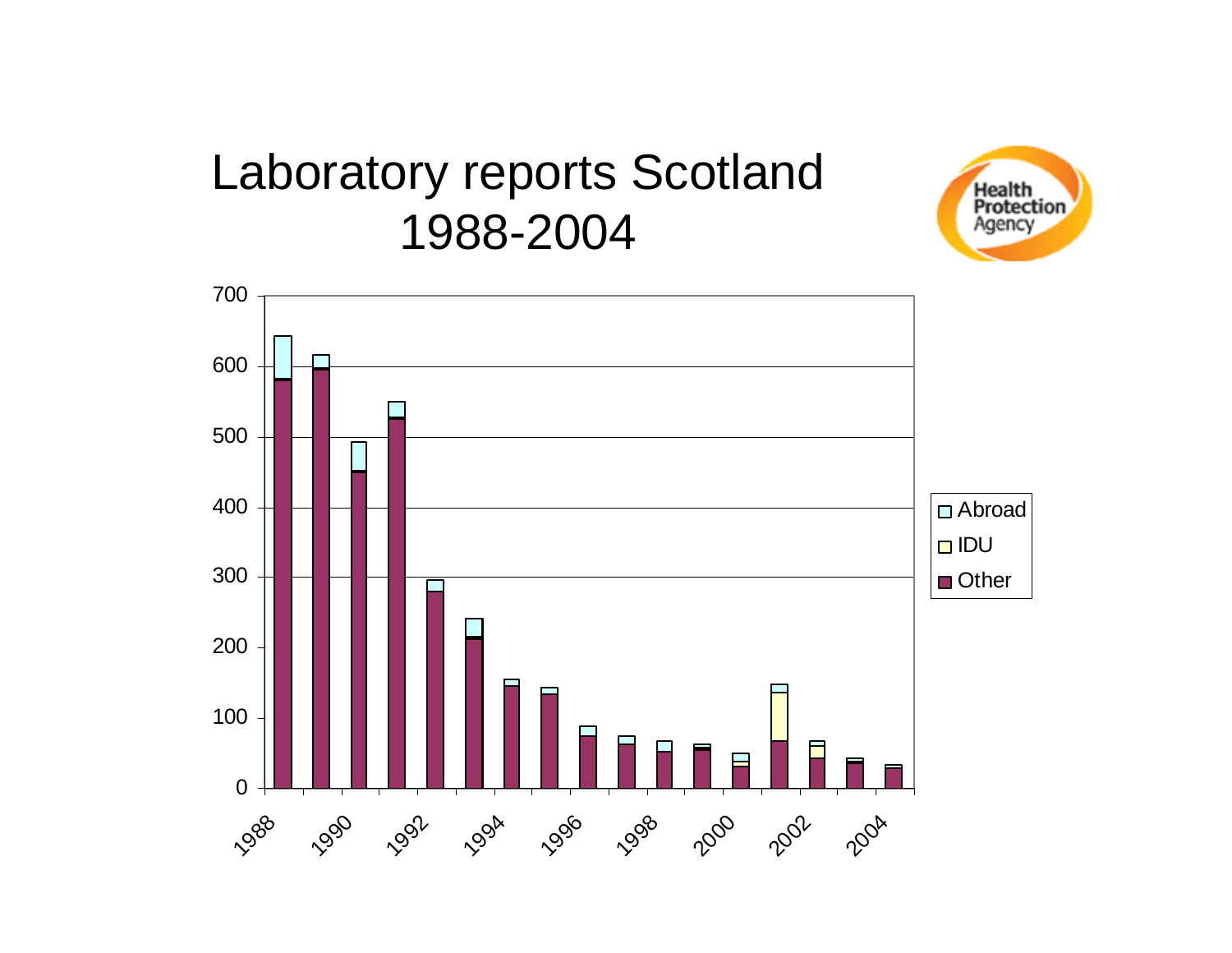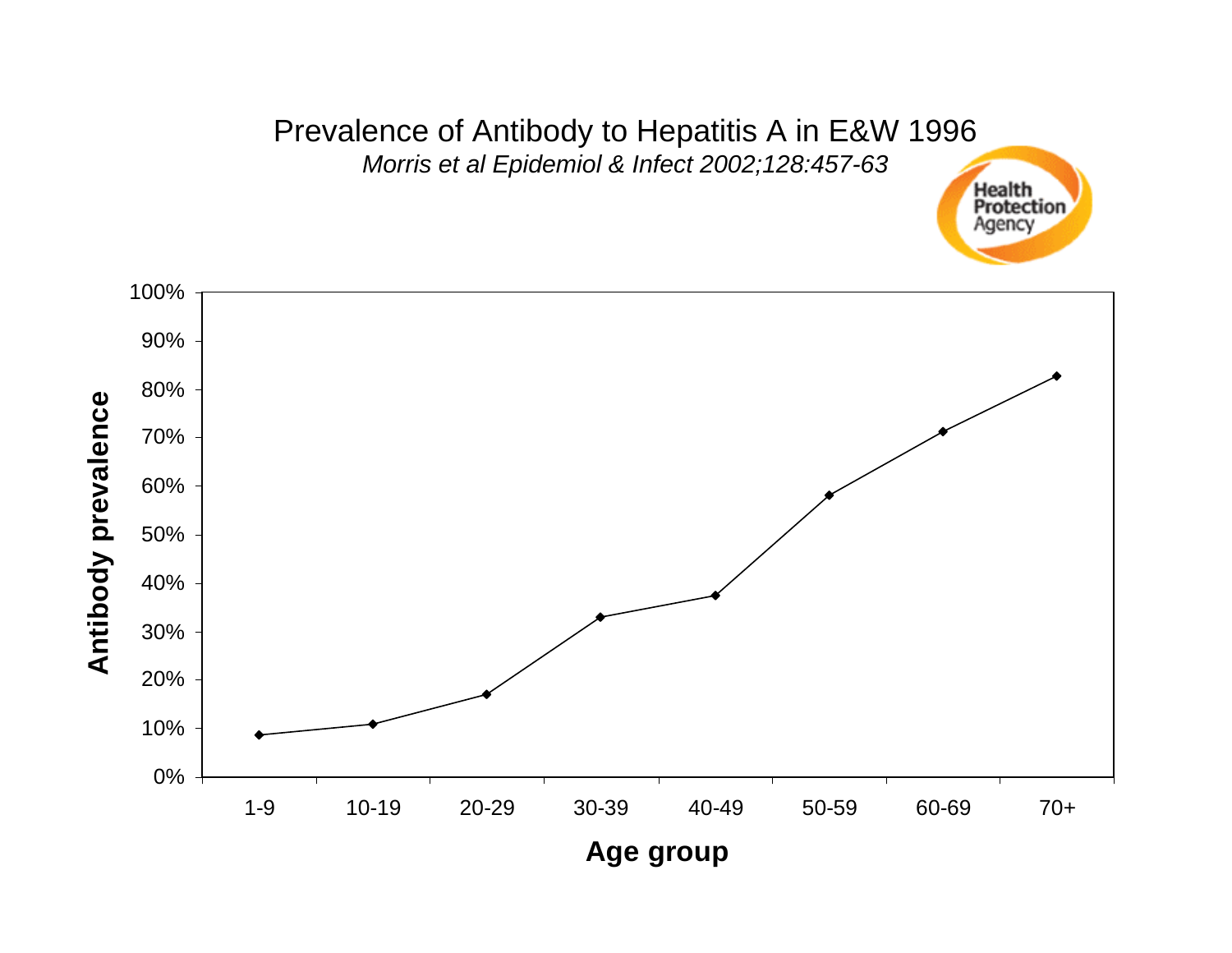Deaths in England, any mention of hepatitis A, 2001 – October 2005



| Age          | <b>Deaths</b> |
|--------------|---------------|
| $5$          |               |
| 15-34        | 3             |
| 35-54        | 13            |
| 55-74        | 23            |
| >74          | 23            |
| <b>Total</b> | 63            |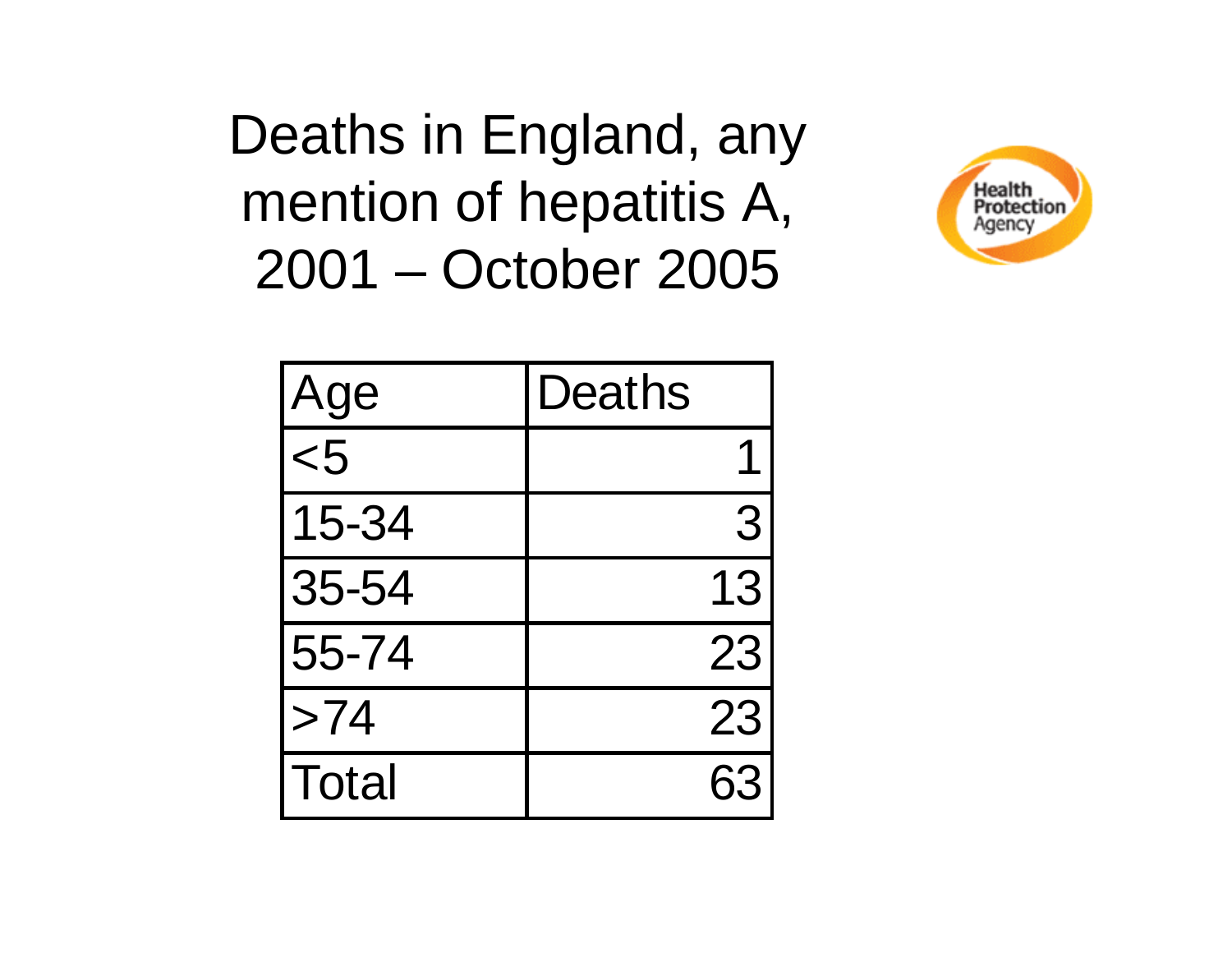## Deaths from hepatitis A in England 2001-2005\*





Data in 2005 to October only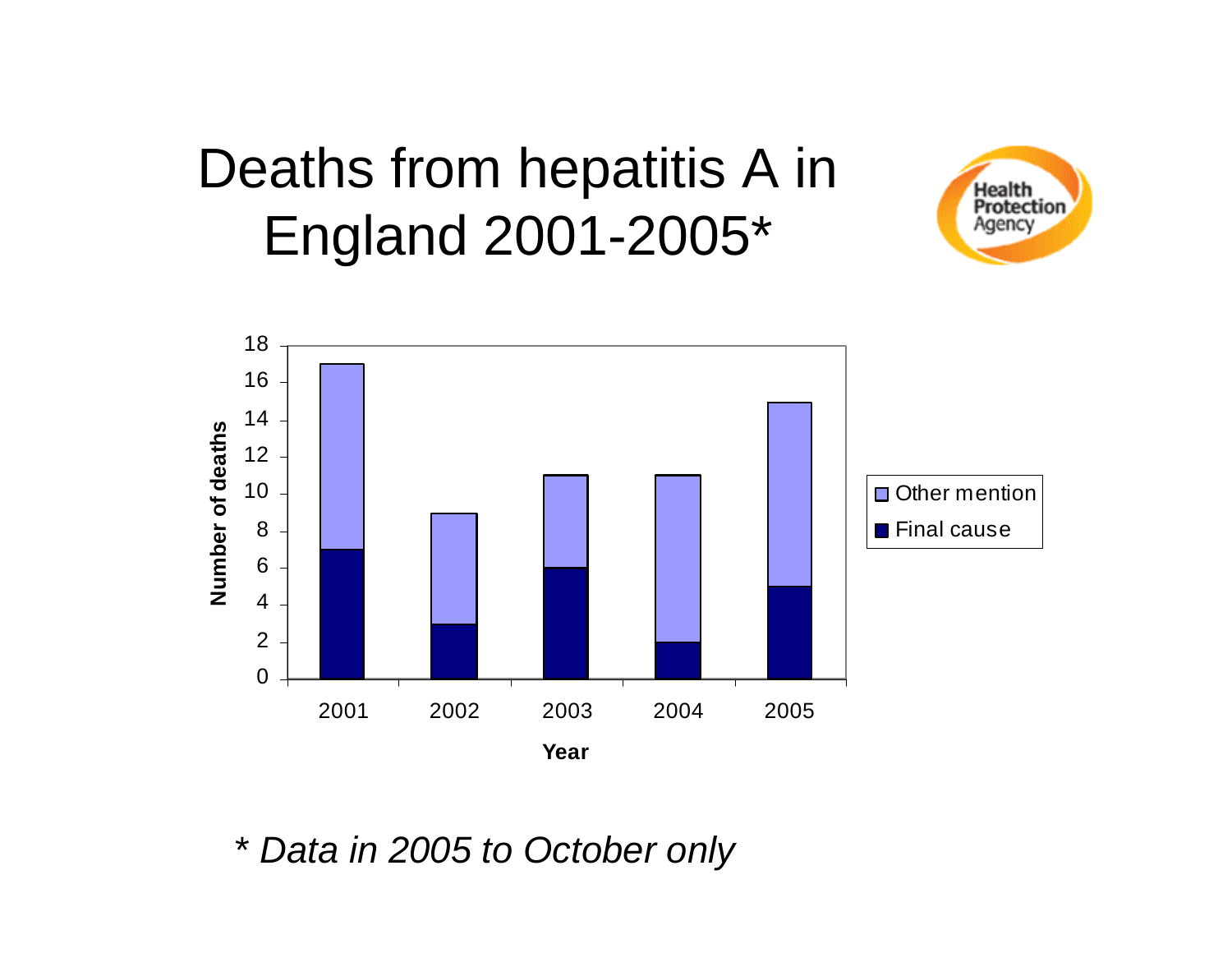## Incomplete information



- Quality of laboratory surveillance poor and deteriorating Travel history, injecting drug use, sexual or foodborne exposure, ethnic group should be reported
- Less than 5% reports have information
- Travel history has fallen from 80% in 1990 to 3% in 2004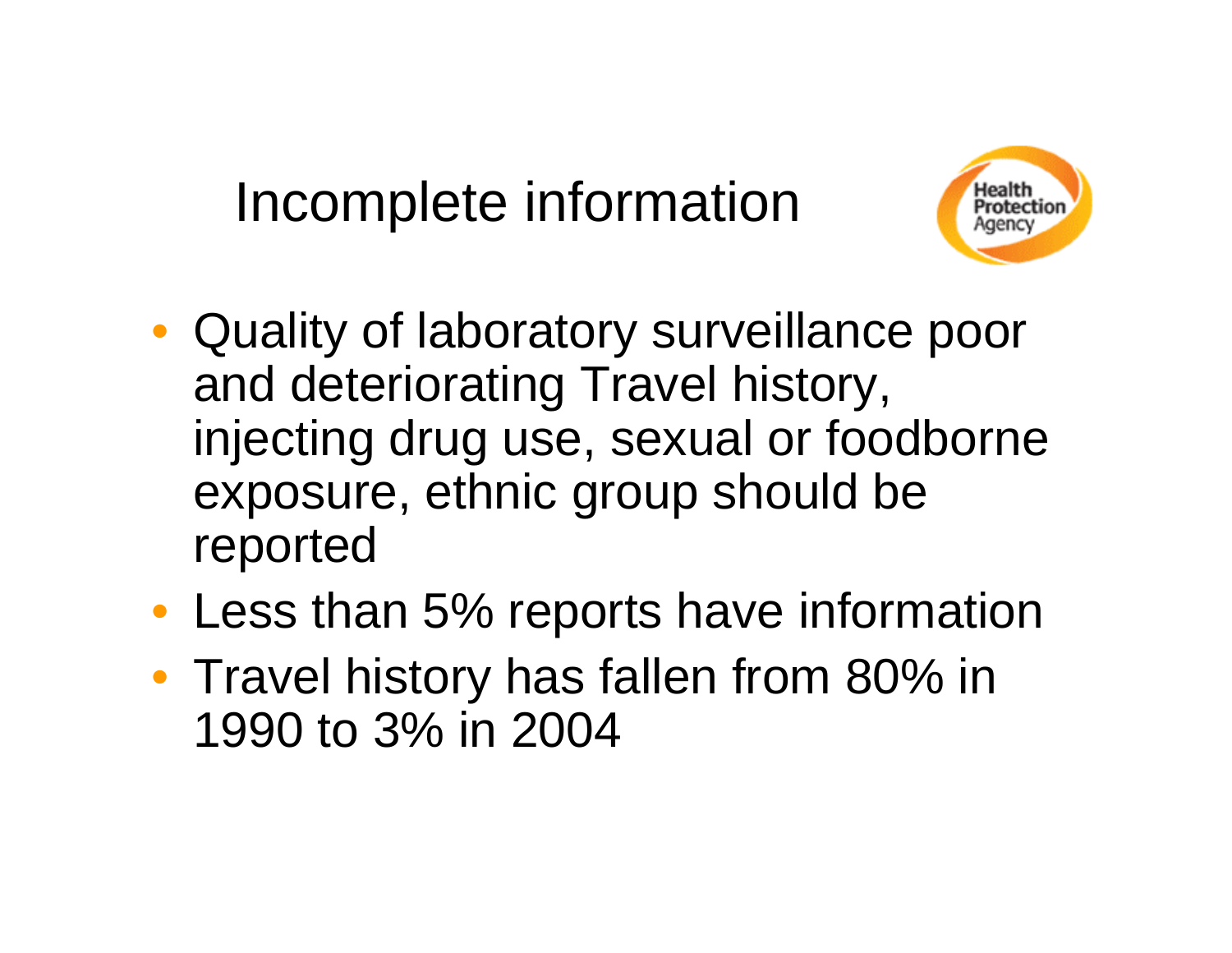## Evaluation of surveillance 2004/5



- Patient postcode not available
- Ethnicity virtually never
- Information is collected at local level, not integrated into national reporting
- Poor reporting of outbreaks
- Genotyping tried but not evaluated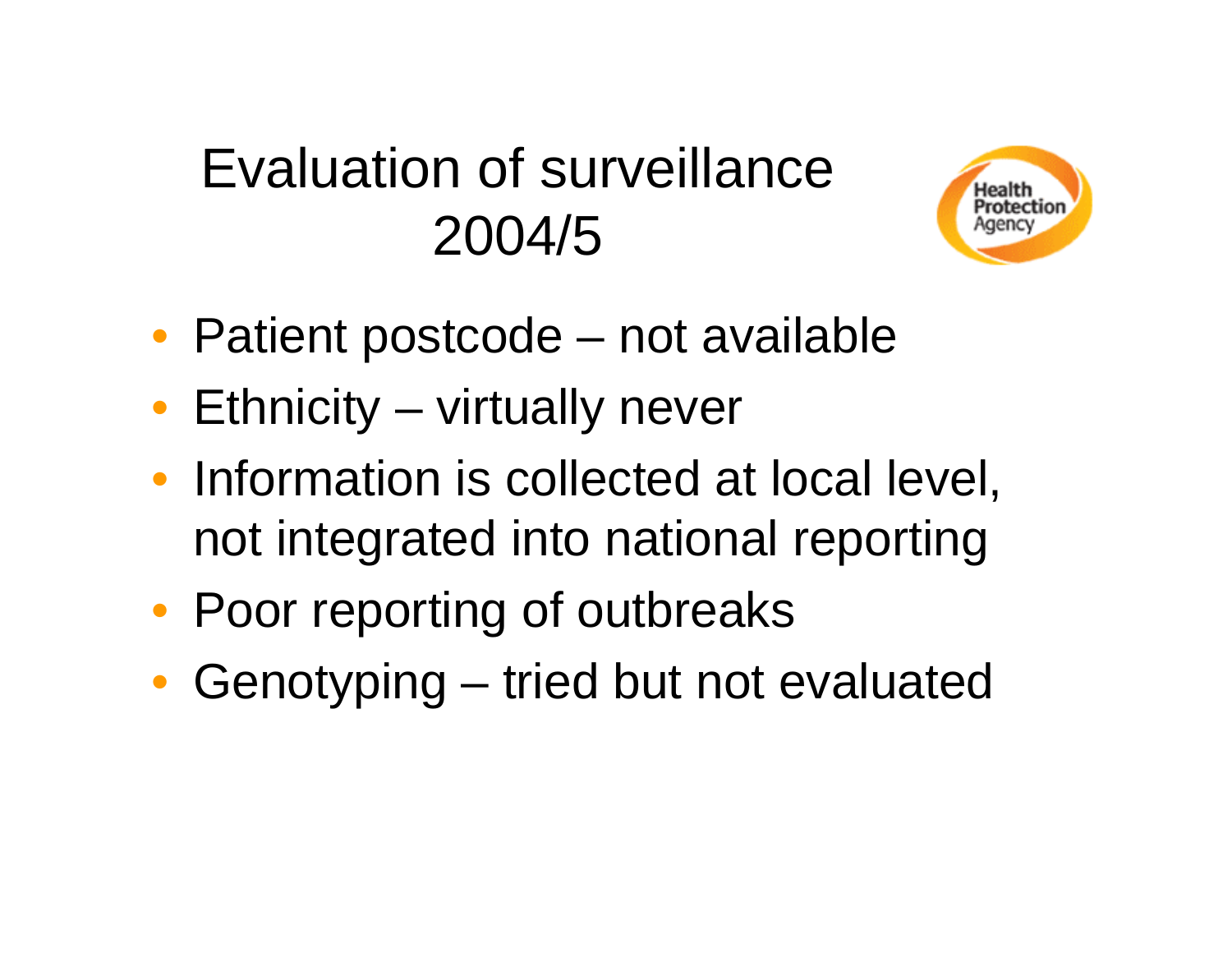#### **Outbreaks**



- Outbreaks in MSM in mid to late 1990s and in 2004 in London(Walsh B et al Genitourinary Medicine 1996;72:449-50). Rate in London in 1995 estimated 94/100,000
- Outbreaks in IDUs in Scotland in 2001-2 linked to an outbreak in Grampian
- $\bullet$  Survey in 2002 of public health departments found 20 outbreaks ocured in England and Scotland since 1999
- $\bullet$  In 2004 three outbreaks reported to HPA incident database: kebab shop, primary school and MSM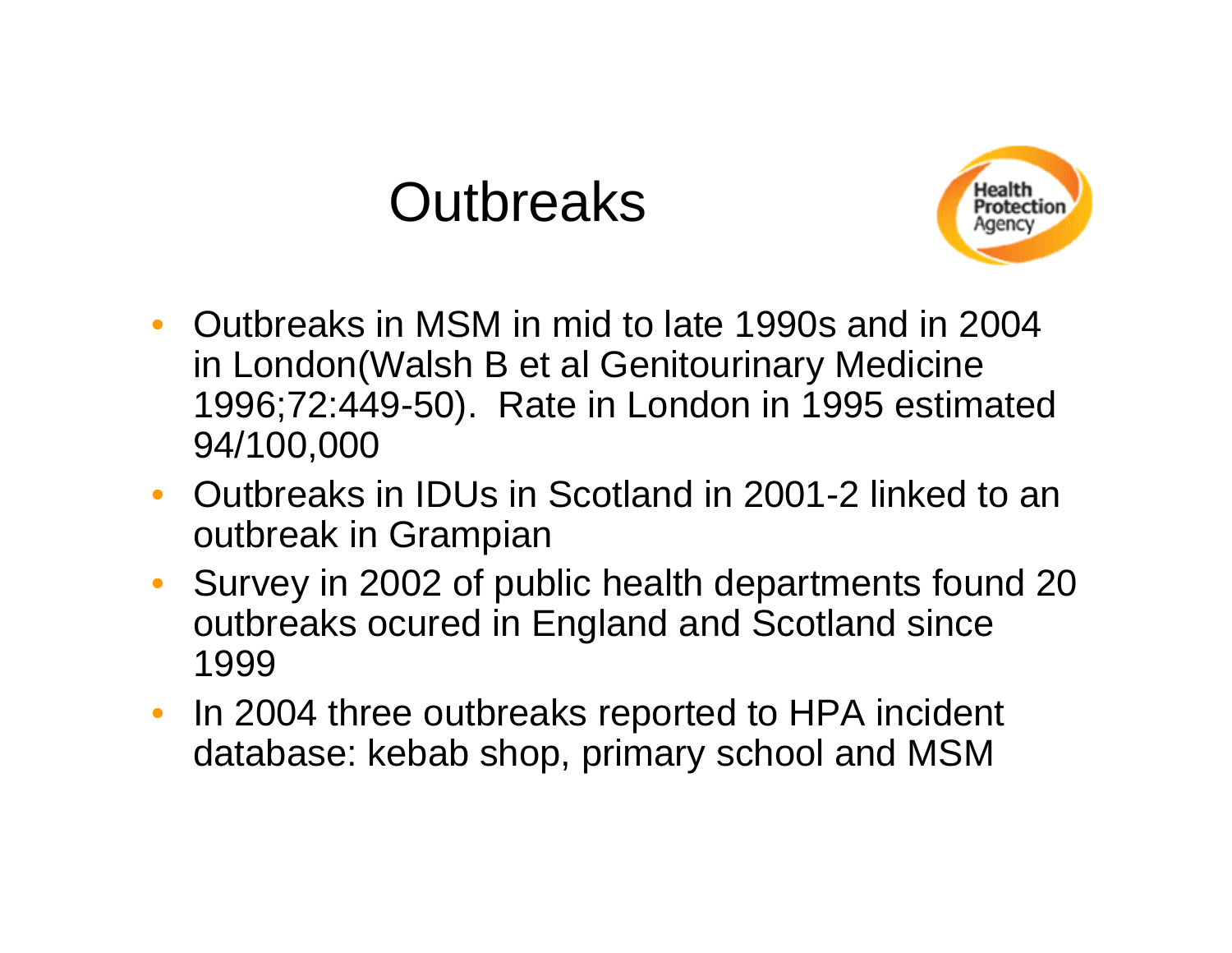

## Risk groups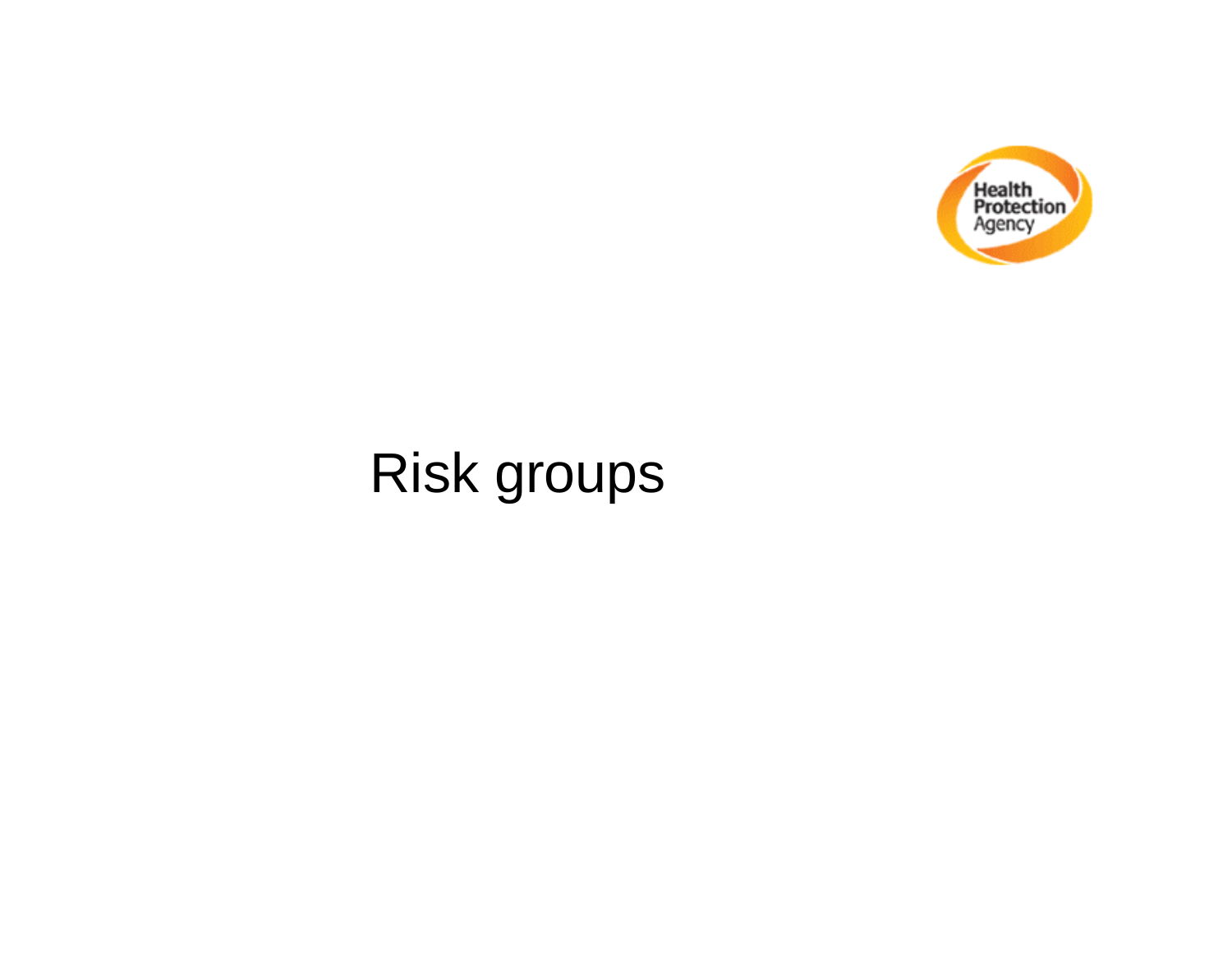#### Male: female ratio of cases



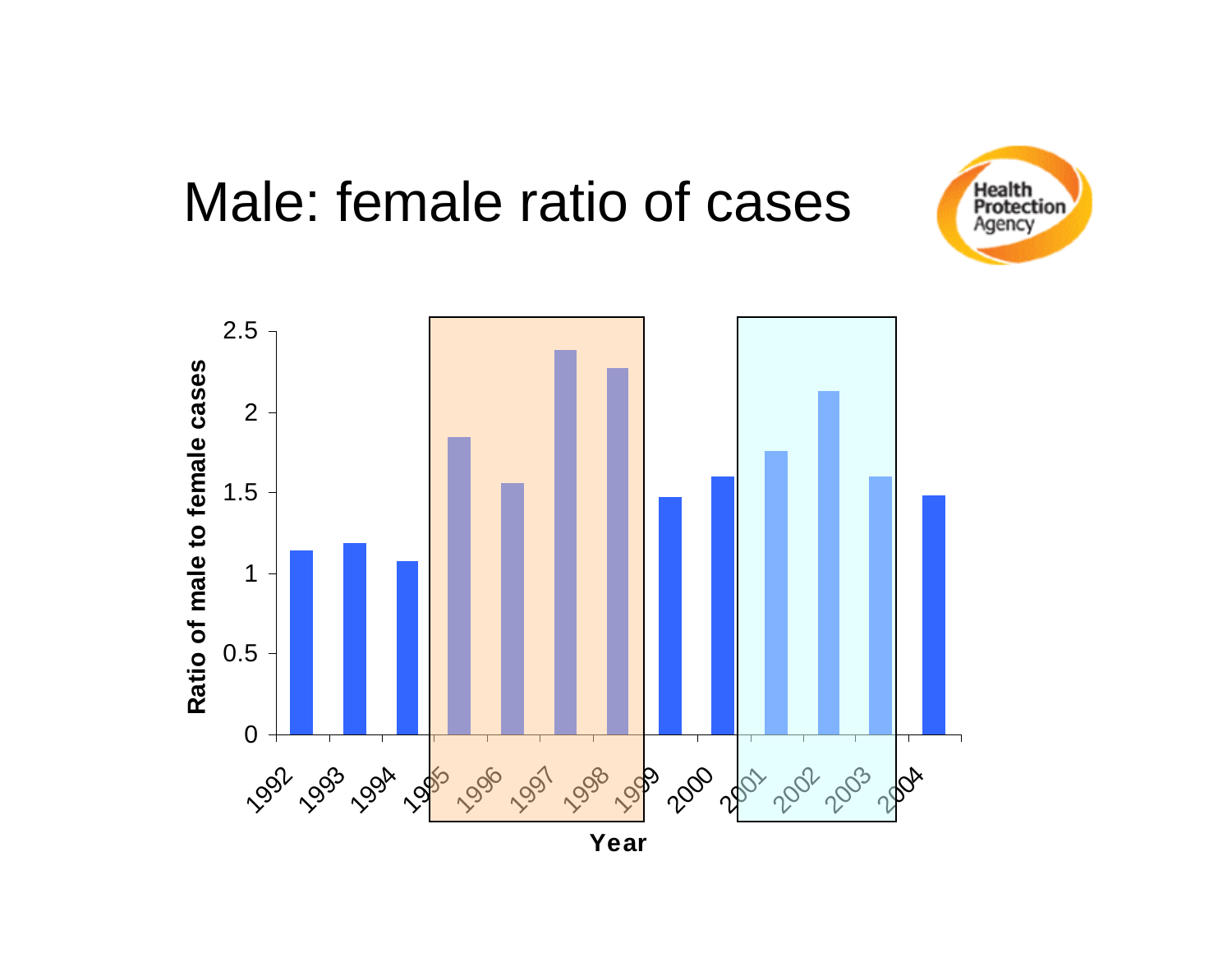#### Laboratory reports of hepatitis A England & Wales by age and sex, Jan 2001 - Dec 2004



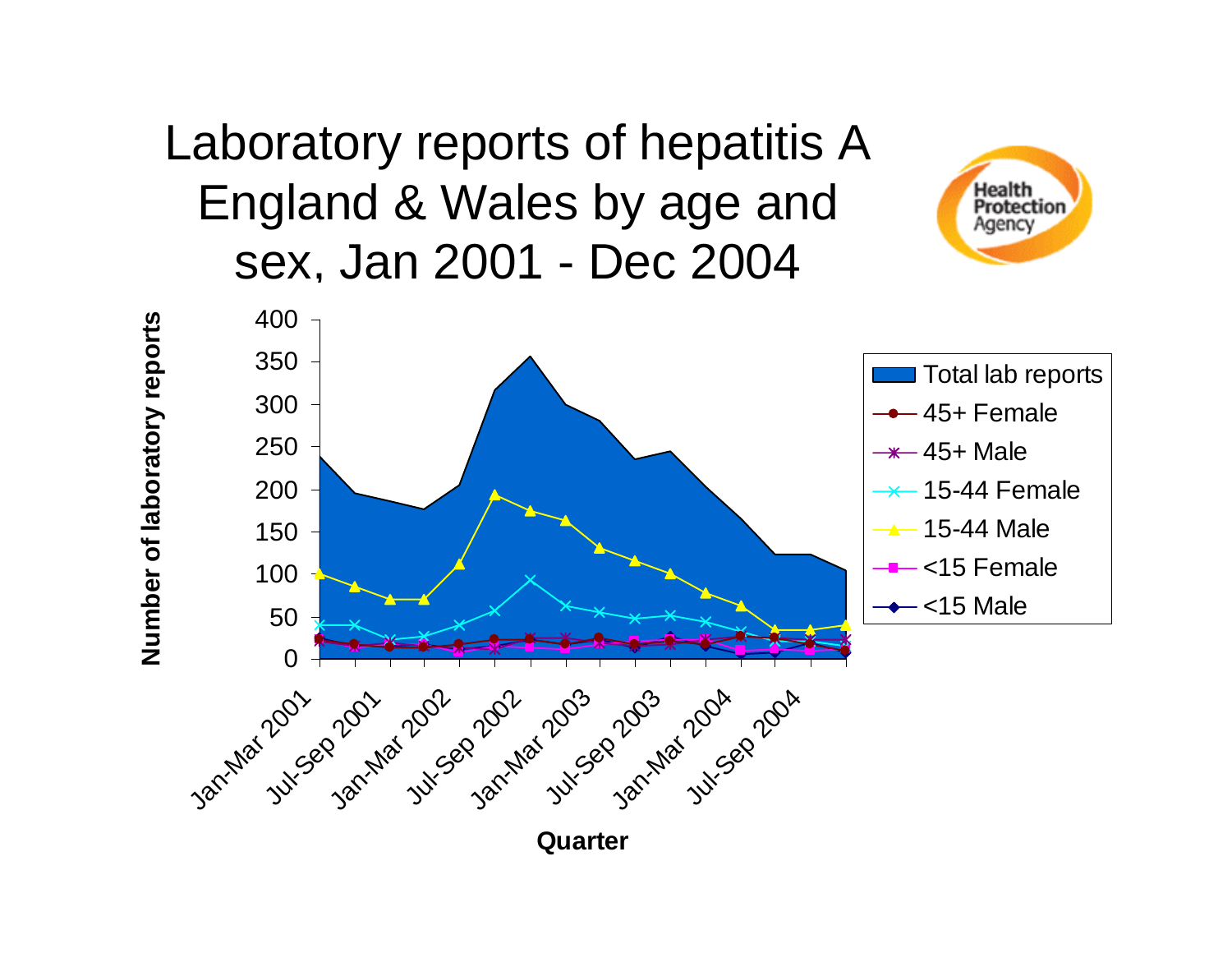#### Rates of hepatitis A infection per 100,000 population in England and Wales, 2002



| <b>Region</b>                 | Rate per<br>100,000 | <b>Rate in children</b><br>$<$ 15y |
|-------------------------------|---------------------|------------------------------------|
| <b>YORKSHIRE &amp; HUMBER</b> | 7.4                 | 1.5                                |
| <b>SOUTH WEST</b>             | 5.9                 | 0.9                                |
| <b>WEST MIDLANDS</b>          | 4.2                 | 1.3                                |
| <b>EAST MIDLANDS</b>          | 2.2                 | 0.5                                |
| <b>NORTH WEST</b>             | 1.7                 | 0.4                                |
| <b>EASTERN</b>                | 0.9                 | 0.3                                |
| <b>SOUTH EAST</b>             | 0.7                 | 0.2                                |
| <b>WALES</b>                  | 0.6                 | 0.1                                |
| <b>NORTH EAST</b>             | 0.5                 | 0.2                                |
| LONDON                        | 0.4                 | 0.1                                |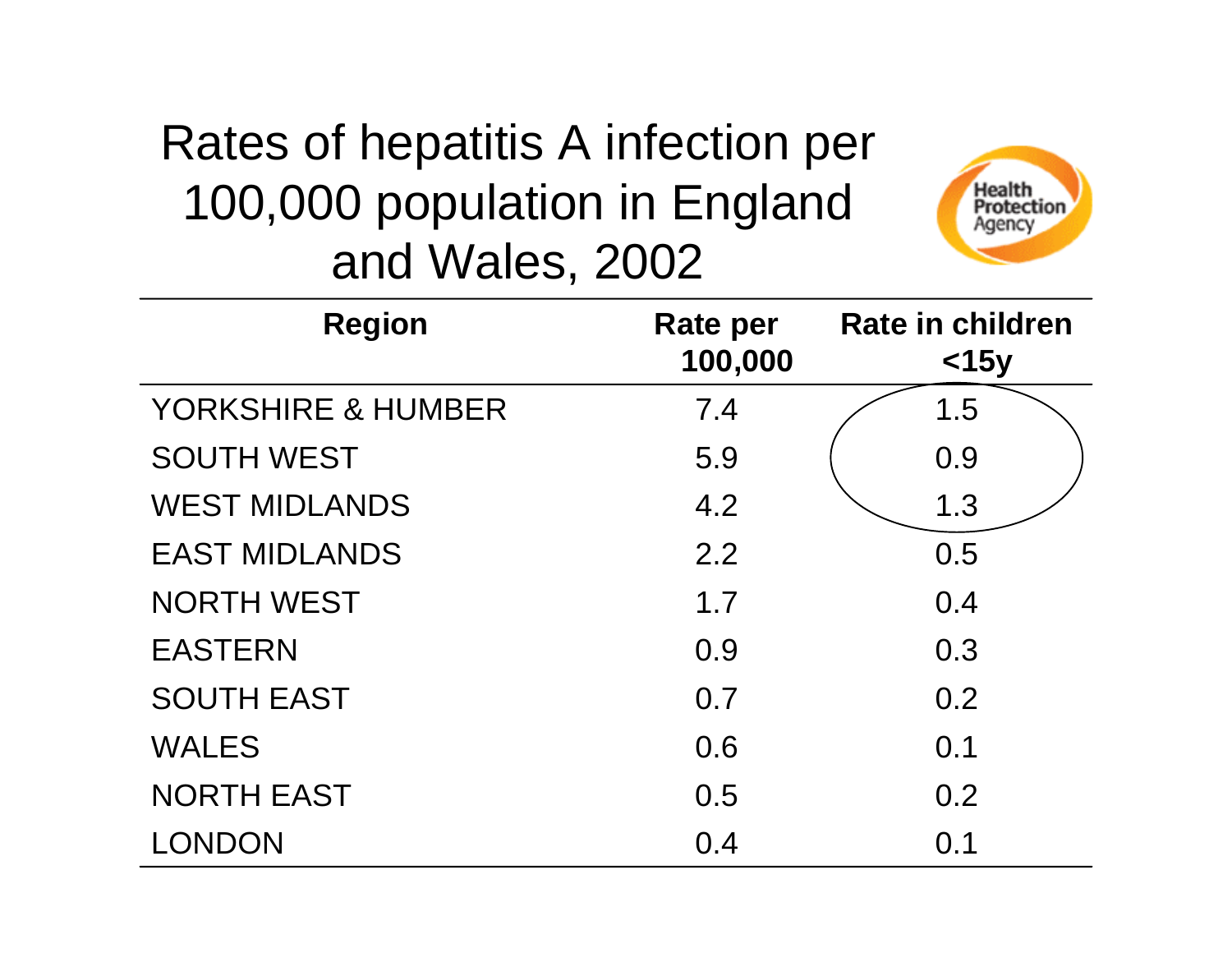## **Control measures**



- Hygiene
- Human Normal Immunoglobulin (HNIG)
- Vaccine available since 1992



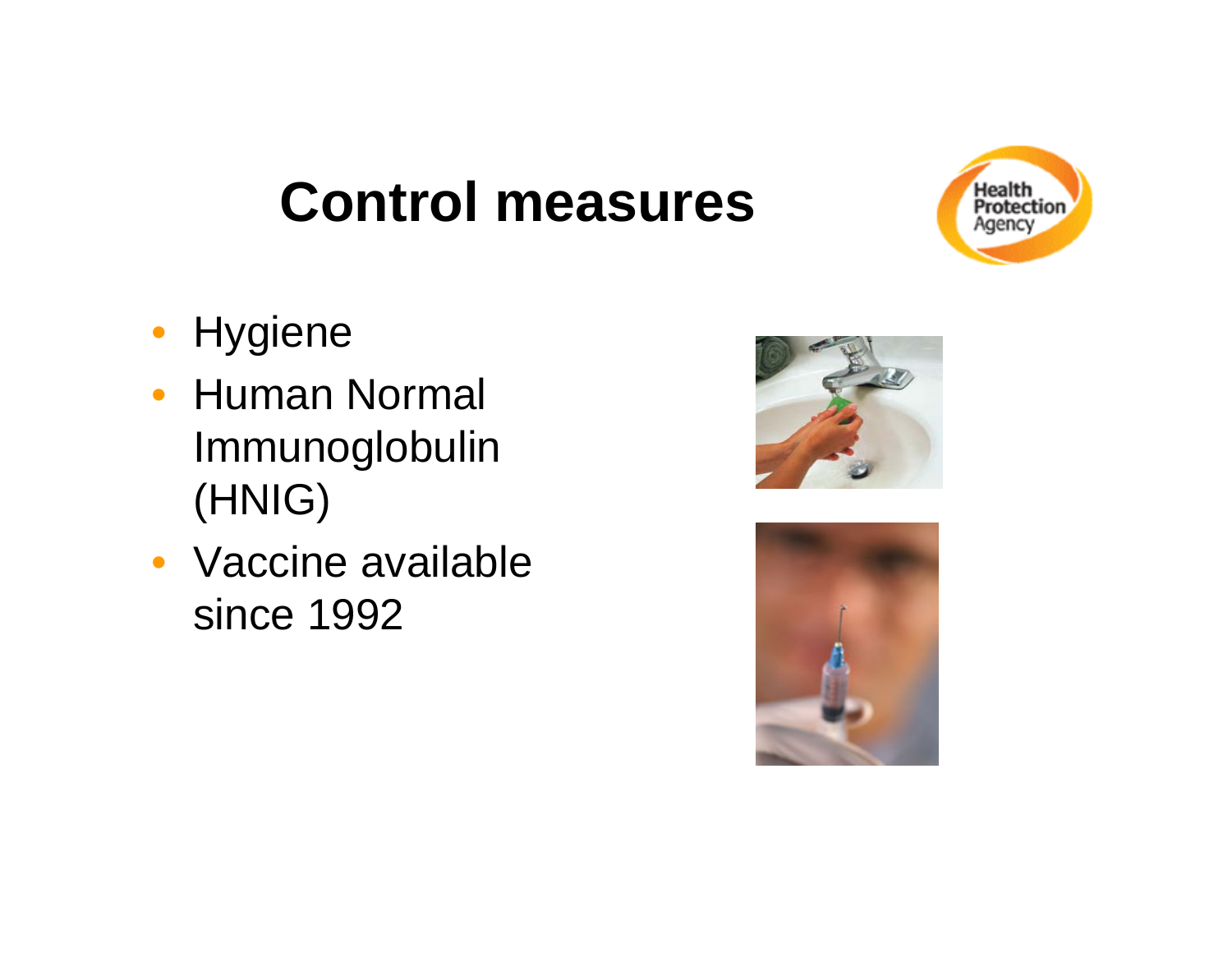#### **Guidelines**



- $\bullet$  Department of Health and Joint Committee on Vaccination and Immunisation's Immunisation against infectious diseases ("Green Book")
- $\bullet$  PHLS Guidelines: Crowcroft et al Commun Dis Public Health 2001;4:213-27

#### Guidelines for the control of hepatitis A virus infection

guidelines

NS Crowcroft, B Walsh, KL Davison, U Gungabissoon on behalf of PHLS Advisory Committee on Vaccination and Immunisation

Summary: The PHLS Advisory Committee on Vaccination and Immunisation, following a review of the evidence on control measures for preventing hepatitis A virus (HAV) infection and widespread consultation, has prepared the following guidelines. They include a description of the current epidemiology of HAV infection in England and Wales, where most individuals are now susceptible to HAV. HAV infection is uncommon, with around 1000 infections notified per year in England and Wales. Clusters occur in families and in settings where potential for faecal/oral spread is high, e.g. day care centres, nurseries, primary schools. Larger outbreaks have been recorded in men who have sex with men and injecting drug users. Personal hygiene remains the cornerstone of measures for preventing HAV infection and its spread. Those with

Key words: hepatitis A virus (HAV) hepatitis A vaccine human normal immunoglobulin (HNIG) outbreak secondary cases control of infection guidelines prevention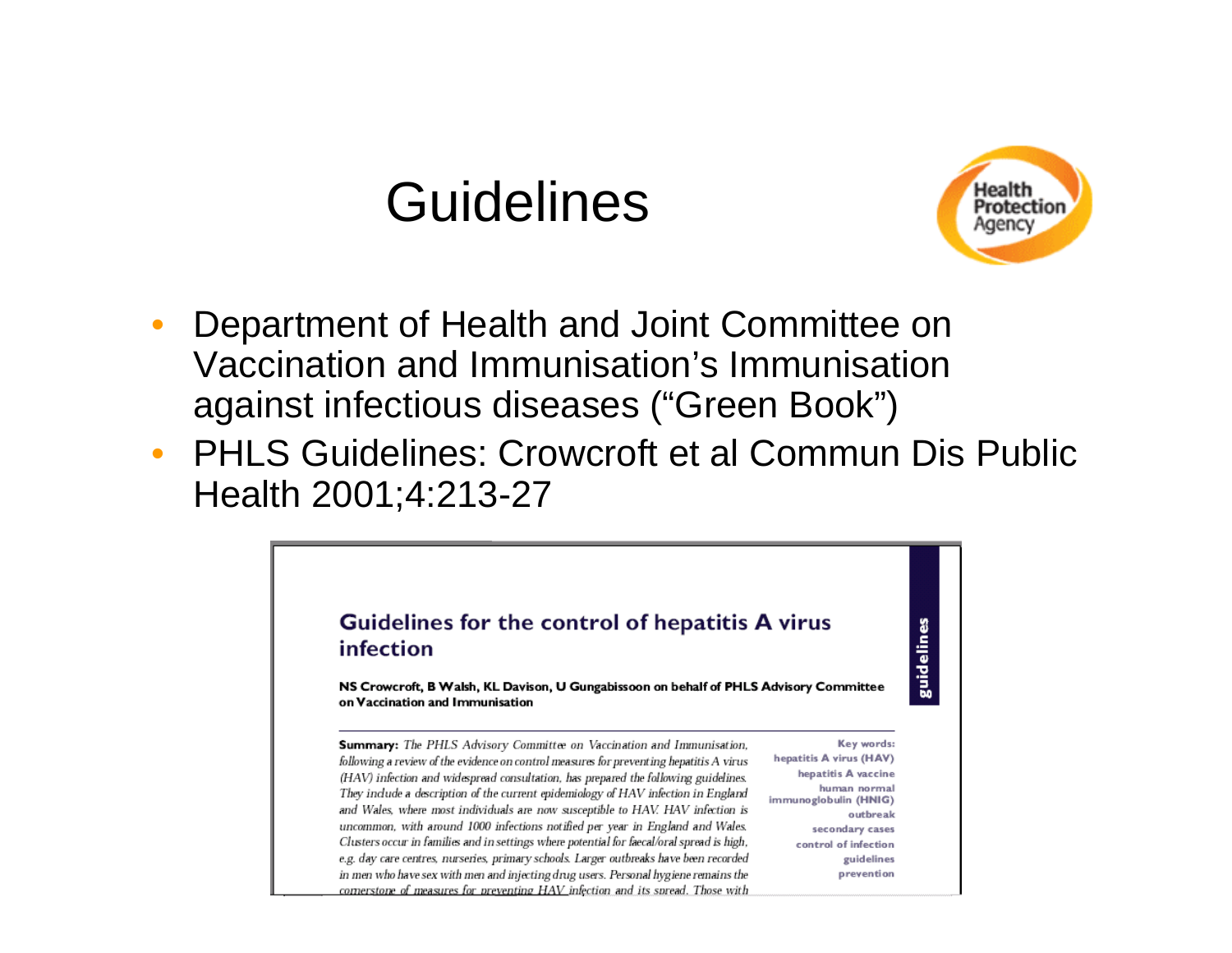### **Settings**



- Contacts of cases household contacts, sexual contacts
- Outbreaks
	- Institutional ("well defined")
	- –- Community-wide ("poorly defined")
- High risk groups
	- Occupational laboratory staff
	- IDU
	- Homeless
	- Men who have sex with men
	- Chronic liver disease
	- Haemophiliacs
	- Travellers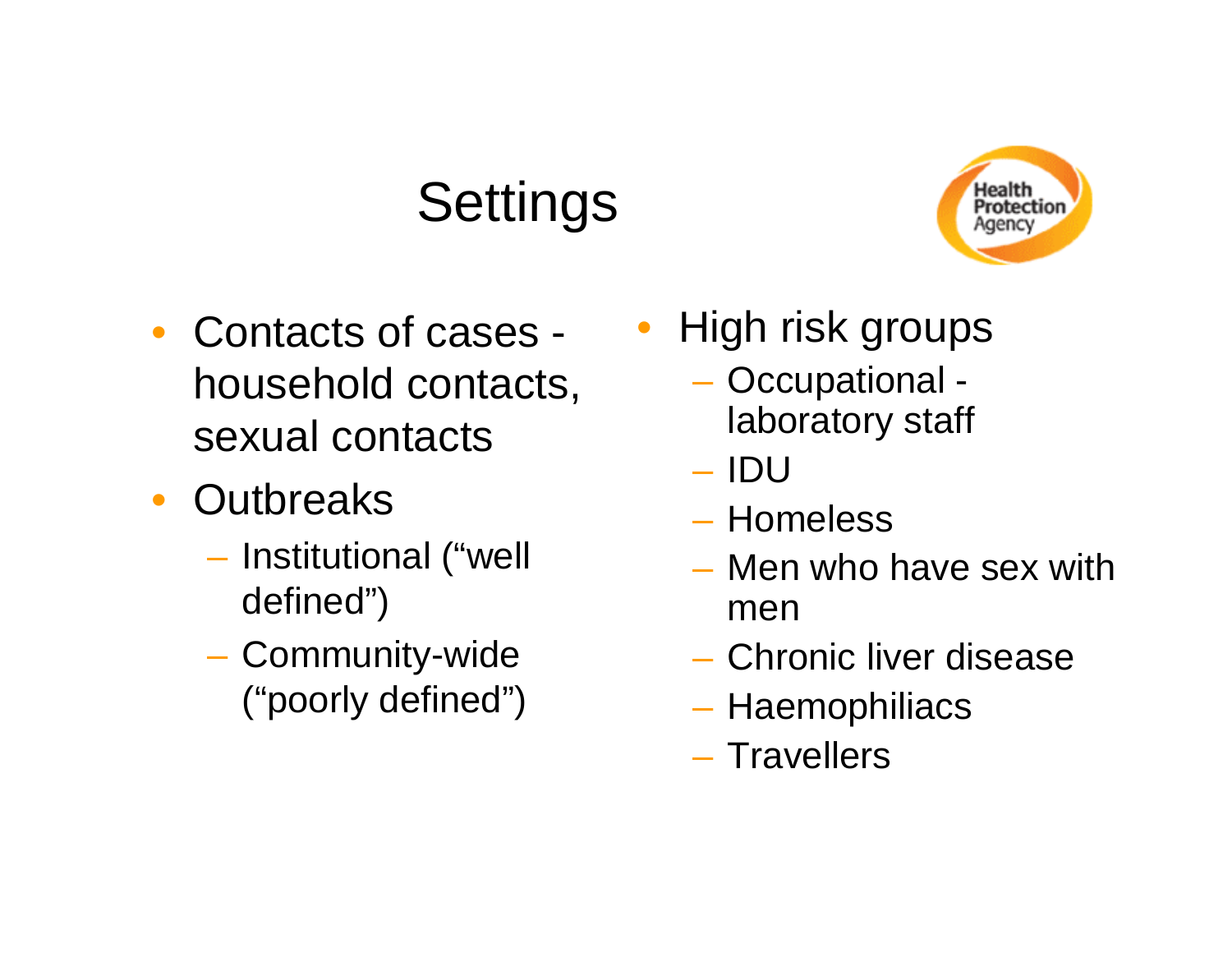## Policy I



- Vaccination to be used in preference to HNIG for:
	- Travellers
	- Control of outbreaks
	- Protection of close contacts of cases provided they can be vaccinated within one week of onset in the index case *("onset"=jaundice in most cases)*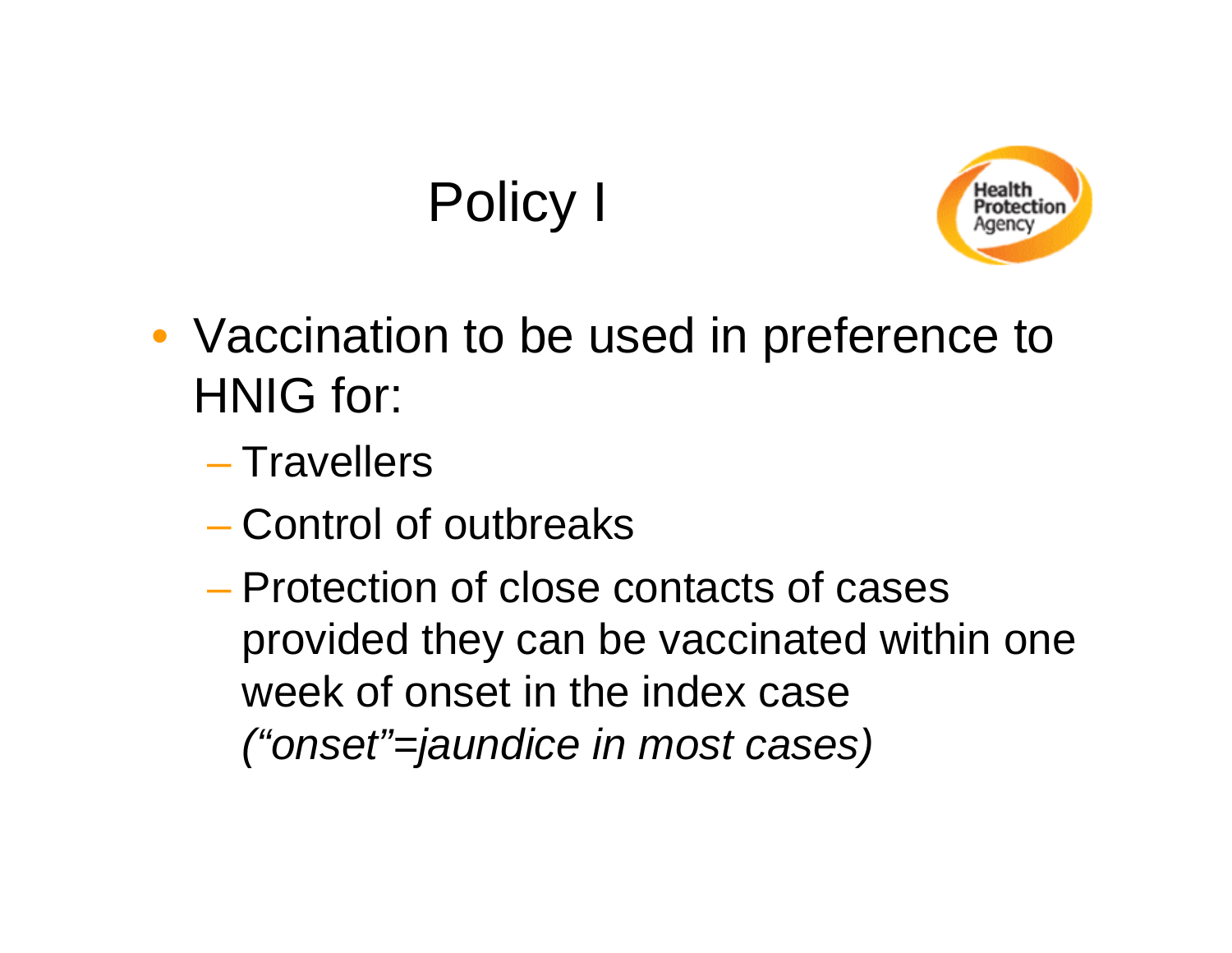## Policy II



- Vaccination recommended for high risk groups
	- Injecting drug users, gay men, staff working with high risk groups such as special needs/hostels
- HNIG to be used for:
	- Protection of close contacts when the onset date in index case is more than one week ago (and less than two weeks)
	- – Additional protection of vulnerable groups (with vaccine)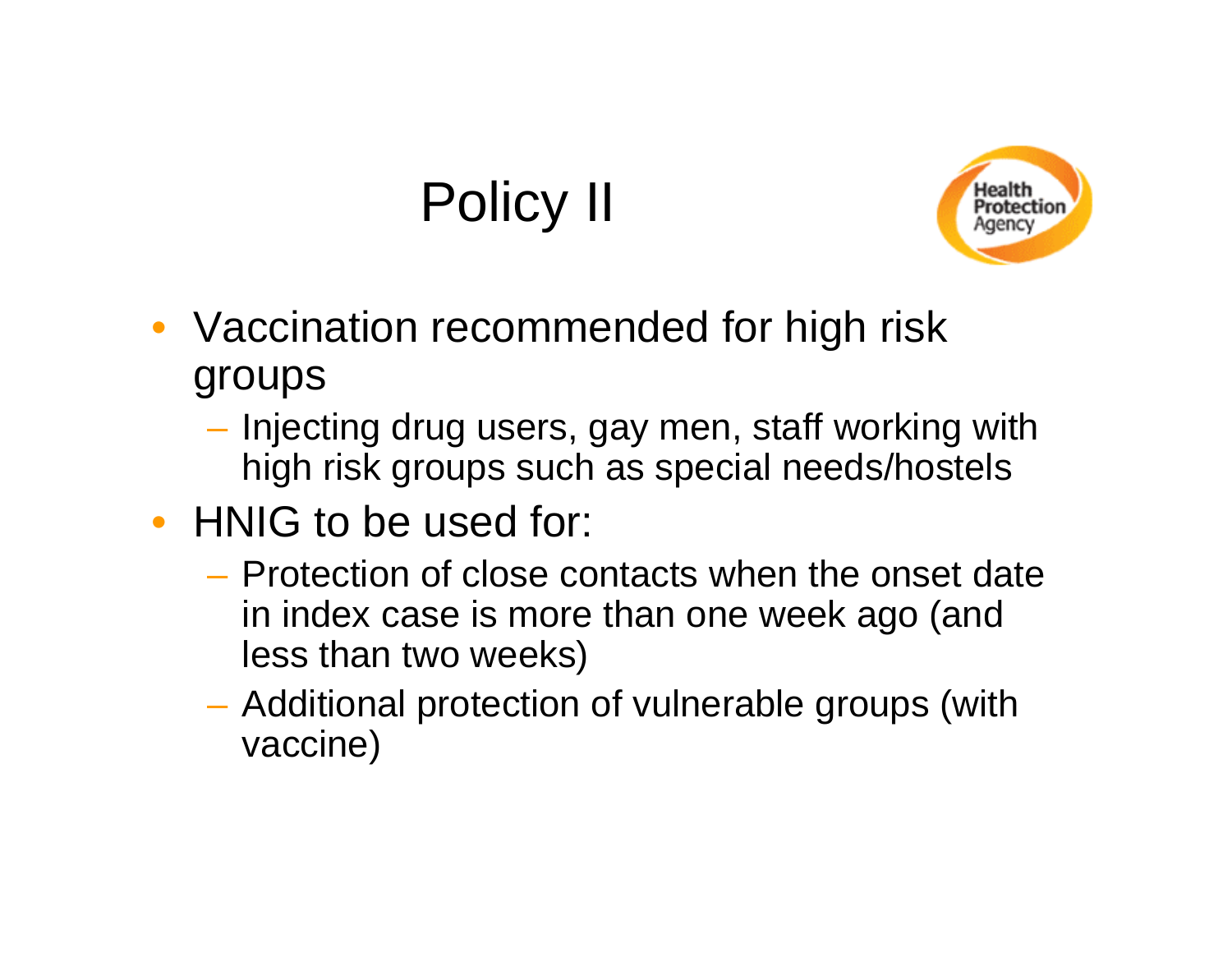## Other guidance - Schools and nurseries



| <b>DUR</b><br>HEALTHIER<br><b>NATION</b>                                                                                                                                                                                                                                                                                                                                                                                                              | <b>GUIDANCE</b> on infection control<br>in schools and nurseries                                                                                                                                                                                                                                                                                                                                                                                                                                                                                                                                                                                                                                                                                                                                                                                                                                                                                                                                                                                                                                                                                                                                                                                                              |                                                                                                              |                                                                                                                                                                                                                                                                                                                                                                                                                                                                                                                                                                                                                                                                                                                                                                                                                                                                                                                                                                                                                                                                                                                                                                                                                                                                                                                                                                                                                                                                                                                                                                                      |  |
|-------------------------------------------------------------------------------------------------------------------------------------------------------------------------------------------------------------------------------------------------------------------------------------------------------------------------------------------------------------------------------------------------------------------------------------------------------|-------------------------------------------------------------------------------------------------------------------------------------------------------------------------------------------------------------------------------------------------------------------------------------------------------------------------------------------------------------------------------------------------------------------------------------------------------------------------------------------------------------------------------------------------------------------------------------------------------------------------------------------------------------------------------------------------------------------------------------------------------------------------------------------------------------------------------------------------------------------------------------------------------------------------------------------------------------------------------------------------------------------------------------------------------------------------------------------------------------------------------------------------------------------------------------------------------------------------------------------------------------------------------|--------------------------------------------------------------------------------------------------------------|--------------------------------------------------------------------------------------------------------------------------------------------------------------------------------------------------------------------------------------------------------------------------------------------------------------------------------------------------------------------------------------------------------------------------------------------------------------------------------------------------------------------------------------------------------------------------------------------------------------------------------------------------------------------------------------------------------------------------------------------------------------------------------------------------------------------------------------------------------------------------------------------------------------------------------------------------------------------------------------------------------------------------------------------------------------------------------------------------------------------------------------------------------------------------------------------------------------------------------------------------------------------------------------------------------------------------------------------------------------------------------------------------------------------------------------------------------------------------------------------------------------------------------------------------------------------------------------|--|
|                                                                                                                                                                                                                                                                                                                                                                                                                                                       | TO MINIMISE THE RISK OF TRANSMISSION OF INFECTION TO OTHER CHILDREN AND STAFF                                                                                                                                                                                                                                                                                                                                                                                                                                                                                                                                                                                                                                                                                                                                                                                                                                                                                                                                                                                                                                                                                                                                                                                                 |                                                                                                              |                                                                                                                                                                                                                                                                                                                                                                                                                                                                                                                                                                                                                                                                                                                                                                                                                                                                                                                                                                                                                                                                                                                                                                                                                                                                                                                                                                                                                                                                                                                                                                                      |  |
| <b>CHILDREN WHO ARE</b><br>UNWELL WITH AN                                                                                                                                                                                                                                                                                                                                                                                                             | <b>RASHES AND SKIN</b>                                                                                                                                                                                                                                                                                                                                                                                                                                                                                                                                                                                                                                                                                                                                                                                                                                                                                                                                                                                                                                                                                                                                                                                                                                                        | ind by the A<br>market in                                                                                    | <b>COMMENTS</b>                                                                                                                                                                                                                                                                                                                                                                                                                                                                                                                                                                                                                                                                                                                                                                                                                                                                                                                                                                                                                                                                                                                                                                                                                                                                                                                                                                                                                                                                                                                                                                      |  |
| INFECTIOUS DISEASE<br>SHOULD NOT BE AT<br>SCHOOL OR NURSERY.                                                                                                                                                                                                                                                                                                                                                                                          | Oldsmop                                                                                                                                                                                                                                                                                                                                                                                                                                                                                                                                                                                                                                                                                                                                                                                                                                                                                                                                                                                                                                                                                                                                                                                                                                                                       | For the date from count of seal                                                                              | <b>Itinuotecessy in witted quinties build or crude!<br/>(WRORWAT:se FRY&amp;LE STAFF IN SOLOCIE, see V.E. MEMALE CHILDER)</b>                                                                                                                                                                                                                                                                                                                                                                                                                                                                                                                                                                                                                                                                                                                                                                                                                                                                                                                                                                                                                                                                                                                                                                                                                                                                                                                                                                                                                                                        |  |
| <b>ID</b><br>$\bullet$                                                                                                                                                                                                                                                                                                                                                                                                                                | Cold some   Heroecologies virus                                                                                                                                                                                                                                                                                                                                                                                                                                                                                                                                                                                                                                                                                                                                                                                                                                                                                                                                                                                                                                                                                                                                                                                                                                               | Note                                                                                                         | Plany book by children and side be correlection virus at some three without leaving a 'enro                                                                                                                                                                                                                                                                                                                                                                                                                                                                                                                                                                                                                                                                                                                                                                                                                                                                                                                                                                                                                                                                                                                                                                                                                                                                                                                                                                                                                                                                                          |  |
|                                                                                                                                                                                                                                                                                                                                                                                                                                                       | German setts (habita)                                                                                                                                                                                                                                                                                                                                                                                                                                                                                                                                                                                                                                                                                                                                                                                                                                                                                                                                                                                                                                                                                                                                                                                                                                                         | Fire days from cowd of such                                                                                  | The child is most infectious below the diagnosis increde and executible we should be immuse due to<br>Transmission on that act televative the risk signature will prevent very learning.<br>(1990) RWAT tow TEPA LE STARF IN \$ 04:00                                                                                                                                                                                                                                                                                                                                                                                                                                                                                                                                                                                                                                                                                                                                                                                                                                                                                                                                                                                                                                                                                                                                                                                                                                                                                                                                                |  |
|                                                                                                                                                                                                                                                                                                                                                                                                                                                       | Hard but and mosth disease                                                                                                                                                                                                                                                                                                                                                                                                                                                                                                                                                                                                                                                                                                                                                                                                                                                                                                                                                                                                                                                                                                                                                                                                                                                    | Note                                                                                                         | Unut'y a rold cleans not justifying three of whose                                                                                                                                                                                                                                                                                                                                                                                                                                                                                                                                                                                                                                                                                                                                                                                                                                                                                                                                                                                                                                                                                                                                                                                                                                                                                                                                                                                                                                                                                                                                   |  |
|                                                                                                                                                                                                                                                                                                                                                                                                                                                       | Imputer<br><b>Take</b>                                                                                                                                                                                                                                                                                                                                                                                                                                                                                                                                                                                                                                                                                                                                                                                                                                                                                                                                                                                                                                                                                                                                                                                                                                                        | Until trainware credist or healed<br>Fire days from cow but such                                             | de thirds the trivet by most time speed belling J1 below can roll bly be layst covered exclusion may be<br>shortened<br>Meetin look new lotte UK, JIMPORTANT: me VLLNE RADILE CHILDREN:                                                                                                                                                                                                                                                                                                                                                                                                                                                                                                                                                                                                                                                                                                                                                                                                                                                                                                                                                                                                                                                                                                                                                                                                                                                                                                                                                                                              |  |
|                                                                                                                                                                                                                                                                                                                                                                                                                                                       | Philason contestion                                                                                                                                                                                                                                                                                                                                                                                                                                                                                                                                                                                                                                                                                                                                                                                                                                                                                                                                                                                                                                                                                                                                                                                                                                                           | Note<br>Note                                                                                                 | Arnit cost to                                                                                                                                                                                                                                                                                                                                                                                                                                                                                                                                                                                                                                                                                                                                                                                                                                                                                                                                                                                                                                                                                                                                                                                                                                                                                                                                                                                                                                                                                                                                                                        |  |
|                                                                                                                                                                                                                                                                                                                                                                                                                                                       | <b>Regearing (Theat)</b><br><b>Standards</b>                                                                                                                                                                                                                                                                                                                                                                                                                                                                                                                                                                                                                                                                                                                                                                                                                                                                                                                                                                                                                                                                                                                                                                                                                                  | Note                                                                                                         | Properties mently the GP is important<br>Sixty ringers medicines mentled as and implify runs to<br>A mid ihre, mully copi tirus nel peters                                                                                                                                                                                                                                                                                                                                                                                                                                                                                                                                                                                                                                                                                                                                                                                                                                                                                                                                                                                                                                                                                                                                                                                                                                                                                                                                                                                                                                           |  |
|                                                                                                                                                                                                                                                                                                                                                                                                                                                       | Sobre                                                                                                                                                                                                                                                                                                                                                                                                                                                                                                                                                                                                                                                                                                                                                                                                                                                                                                                                                                                                                                                                                                                                                                                                                                                                         | Unit traded                                                                                                  | Cultivale has creationly accored is utualized to veries. Child can relate as not as properly transl. This dood said the person is the boostelli<br>Tradicted accommended for the places child                                                                                                                                                                                                                                                                                                                                                                                                                                                                                                                                                                                                                                                                                                                                                                                                                                                                                                                                                                                                                                                                                                                                                                                                                                                                                                                                                                                        |  |
|                                                                                                                                                                                                                                                                                                                                                                                                                                                       | <b>Started firm</b><br>Sigged clouk or Filth (Jason (Permeter)                                                                                                                                                                                                                                                                                                                                                                                                                                                                                                                                                                                                                                                                                                                                                                                                                                                                                                                                                                                                                                                                                                                                                                                                                | File days from commencing as \$5.00m                                                                         | (1990): WAY : see FRPA LE STARF IN SIGN DOLLS<br>Écritates la ted lectre as exclu all transmission in les placeballers the child because assed                                                                                                                                                                                                                                                                                                                                                                                                                                                                                                                                                                                                                                                                                                                                                                                                                                                                                                                                                                                                                                                                                                                                                                                                                                                                                                                                                                                                                                       |  |
|                                                                                                                                                                                                                                                                                                                                                                                                                                                       | Washington County of                                                                                                                                                                                                                                                                                                                                                                                                                                                                                                                                                                                                                                                                                                                                                                                                                                                                                                                                                                                                                                                                                                                                                                                                                                                          | <b>None</b>                                                                                                  | At head children may go we income but normano should be conveni-                                                                                                                                                                                                                                                                                                                                                                                                                                                                                                                                                                                                                                                                                                                                                                                                                                                                                                                                                                                                                                                                                                                                                                                                                                                                                                                                                                                                                                                                                                                     |  |
| $\begin{tabular}{ c c c c } \hline \multicolumn{3}{ c }{\textbf{Case}~\textbf{A}}} & \multicolumn{2}{ c }{\textbf{Case}~\textbf{A}}} & \multicolumn{2}{ c }{\textbf{Case}~\textbf{A}}} & \multicolumn{2}{ c }{\textbf{Case}~\textbf{A}}} & \multicolumn{2}{ c }{\textbf{Case}~\textbf{A}}} & \multicolumn{2}{ c }{\textbf{Case}~\textbf{A}}} & \multicolumn{2}{ c }{\textbf{Case}~\textbf{A}}} & \multicolumn{2}{ c }{\textbf{Case}~\textbf{A}}} & \$ | DIARRHOEA AND<br>VOMITING ILLNESS                                                                                                                                                                                                                                                                                                                                                                                                                                                                                                                                                                                                                                                                                                                                                                                                                                                                                                                                                                                                                                                                                                                                                                                                                                             | Accommended partied to be looking<br>Pomechooffense child is well                                            | <b>COMMENTS</b>                                                                                                                                                                                                                                                                                                                                                                                                                                                                                                                                                                                                                                                                                                                                                                                                                                                                                                                                                                                                                                                                                                                                                                                                                                                                                                                                                                                                                                                                                                                                                                      |  |
|                                                                                                                                                                                                                                                                                                                                                                                                                                                       | Cherbau arder verille)<br>A lb one lbost a med Fil danceli                                                                                                                                                                                                                                                                                                                                                                                                                                                                                                                                                                                                                                                                                                                                                                                                                                                                                                                                                                                                                                                                                                                                                                                                                    | Until charious and somiting has mitted<br>(helter for the previous 24 form)                                  | Usin it they will be so specific diagnosis and in result condition there is no specific twainwest.<br>A tingle period of enclosion may be appropriate the Children under age C and dater children a todal to<br>realistate pool pers                                                                                                                                                                                                                                                                                                                                                                                                                                                                                                                                                                                                                                                                                                                                                                                                                                                                                                                                                                                                                                                                                                                                                                                                                                                                                                                                                 |  |
|                                                                                                                                                                                                                                                                                                                                                                                                                                                       | <b>Cooland Harmigriz Uram t Syndrome</b>                                                                                                                                                                                                                                                                                                                                                                                                                                                                                                                                                                                                                                                                                                                                                                                                                                                                                                                                                                                                                                                                                                                                                                                                                                      | Depends on the type of E. call<br>seek FURTHER AZAFCE there the CCDC                                         |                                                                                                                                                                                                                                                                                                                                                                                                                                                                                                                                                                                                                                                                                                                                                                                                                                                                                                                                                                                                                                                                                                                                                                                                                                                                                                                                                                                                                                                                                                                                                                                      |  |
|                                                                                                                                                                                                                                                                                                                                                                                                                                                       | Grden                                                                                                                                                                                                                                                                                                                                                                                                                                                                                                                                                                                                                                                                                                                                                                                                                                                                                                                                                                                                                                                                                                                                                                                                                                                                         | Until clumbara has mitted<br>(tell for the presions 24 board)                                                | There is a specific as thirds: invatered                                                                                                                                                                                                                                                                                                                                                                                                                                                                                                                                                                                                                                                                                                                                                                                                                                                                                                                                                                                                                                                                                                                                                                                                                                                                                                                                                                                                                                                                                                                                             |  |
|                                                                                                                                                                                                                                                                                                                                                                                                                                                       | <b>Schools</b>                                                                                                                                                                                                                                                                                                                                                                                                                                                                                                                                                                                                                                                                                                                                                                                                                                                                                                                                                                                                                                                                                                                                                                                                                                                                | Until clustrices and somiting has esting<br>(without last presional Di Board)<br>Until clustrices has as the | If the child is under the years or has 4 finally in personal legie to, seek advice than the Consults of in<br>Communicable Dimens Control                                                                                                                                                                                                                                                                                                                                                                                                                                                                                                                                                                                                                                                                                                                                                                                                                                                                                                                                                                                                                                                                                                                                                                                                                                                                                                                                                                                                                                            |  |
|                                                                                                                                                                                                                                                                                                                                                                                                                                                       | Shipsh (Backery dynastry)                                                                                                                                                                                                                                                                                                                                                                                                                                                                                                                                                                                                                                                                                                                                                                                                                                                                                                                                                                                                                                                                                                                                                                                                                                                     | (teller brite pressur 30 board)                                                                              | If the child is usede the post orient of fitzily in percent legis to, seek addite from the Consultant in<br>Communicable Disease Control                                                                                                                                                                                                                                                                                                                                                                                                                                                                                                                                                                                                                                                                                                                                                                                                                                                                                                                                                                                                                                                                                                                                                                                                                                                                                                                                                                                                                                             |  |
| It as not valented to set as a<br>guide to elegancia. This should<br>only be undertaken by an<br>appropriately qualified leads<br>are projectional. Whenever there is<br>any touted to sough (from one of the<br>contacts listed below,<br>contacts                                                                                                                                                                                                   | (Two also HANDS - WASHING AND COCO HYGENS PROCEDULES)                                                                                                                                                                                                                                                                                                                                                                                                                                                                                                                                                                                                                                                                                                                                                                                                                                                                                                                                                                                                                                                                                                                                                                                                                         |                                                                                                              |                                                                                                                                                                                                                                                                                                                                                                                                                                                                                                                                                                                                                                                                                                                                                                                                                                                                                                                                                                                                                                                                                                                                                                                                                                                                                                                                                                                                                                                                                                                                                                                      |  |
|                                                                                                                                                                                                                                                                                                                                                                                                                                                       | <b>RESPIRATORY</b>                                                                                                                                                                                                                                                                                                                                                                                                                                                                                                                                                                                                                                                                                                                                                                                                                                                                                                                                                                                                                                                                                                                                                                                                                                                            | Recurrent rended partied by the last mean<br>Prom unbook journal child is with                               | <b>COMMENTS</b>                                                                                                                                                                                                                                                                                                                                                                                                                                                                                                                                                                                                                                                                                                                                                                                                                                                                                                                                                                                                                                                                                                                                                                                                                                                                                                                                                                                                                                                                                                                                                                      |  |
| <b>School Nurus</b>                                                                                                                                                                                                                                                                                                                                                                                                                                   | 173.99<br>Tabout stock                                                                                                                                                                                                                                                                                                                                                                                                                                                                                                                                                                                                                                                                                                                                                                                                                                                                                                                                                                                                                                                                                                                                                                                                                                                        | CCDC will acide on antico                                                                                    | I is in most infectious just below and at the coust of sprapices<br>Generally requires also prolouged, slow cantact for spread<br>Not used a speed from children                                                                                                                                                                                                                                                                                                                                                                                                                                                                                                                                                                                                                                                                                                                                                                                                                                                                                                                                                                                                                                                                                                                                                                                                                                                                                                                                                                                                                     |  |
| <b>Ideployed</b>                                                                                                                                                                                                                                                                                                                                                                                                                                      | Wheeling court (Pertoonly)                                                                                                                                                                                                                                                                                                                                                                                                                                                                                                                                                                                                                                                                                                                                                                                                                                                                                                                                                                                                                                                                                                                                                                                                                                                    | The days from commencing<br>anticide treatment                                                               | The brand (seed) with working result is recommended though sometime that coughing<br>rangedd codde m for range medal                                                                                                                                                                                                                                                                                                                                                                                                                                                                                                                                                                                                                                                                                                                                                                                                                                                                                                                                                                                                                                                                                                                                                                                                                                                                                                                                                                                                                                                                 |  |
| School Doctor                                                                                                                                                                                                                                                                                                                                                                                                                                         | <b>OTHERS</b>                                                                                                                                                                                                                                                                                                                                                                                                                                                                                                                                                                                                                                                                                                                                                                                                                                                                                                                                                                                                                                                                                                                                                                                                                                                                 | locare rended parted to be lact new                                                                          | <b>COMMENTS</b>                                                                                                                                                                                                                                                                                                                                                                                                                                                                                                                                                                                                                                                                                                                                                                                                                                                                                                                                                                                                                                                                                                                                                                                                                                                                                                                                                                                                                                                                                                                                                                      |  |
| Ideeboxe                                                                                                                                                                                                                                                                                                                                                                                                                                              | Com junctor 25                                                                                                                                                                                                                                                                                                                                                                                                                                                                                                                                                                                                                                                                                                                                                                                                                                                                                                                                                                                                                                                                                                                                                                                                                                                                |                                                                                                              | If an outbook our an earnily Canadiant in Career shinkin Choose Castesi                                                                                                                                                                                                                                                                                                                                                                                                                                                                                                                                                                                                                                                                                                                                                                                                                                                                                                                                                                                                                                                                                                                                                                                                                                                                                                                                                                                                                                                                                                              |  |
| <b>Consultant in Communicable Disease</b><br>Control (CCDC)                                                                                                                                                                                                                                                                                                                                                                                           | Gardian level (Michael Incomplete)<br>Real for it by                                                                                                                                                                                                                                                                                                                                                                                                                                                                                                                                                                                                                                                                                                                                                                                                                                                                                                                                                                                                                                                                                                                                                                                                                          | Note                                                                                                         | chi si si paccio la la trobia bizo                                                                                                                                                                                                                                                                                                                                                                                                                                                                                                                                                                                                                                                                                                                                                                                                                                                                                                                                                                                                                                                                                                                                                                                                                                                                                                                                                                                                                                                                                                                                                   |  |
|                                                                                                                                                                                                                                                                                                                                                                                                                                                       |                                                                                                                                                                                                                                                                                                                                                                                                                                                                                                                                                                                                                                                                                                                                                                                                                                                                                                                                                                                                                                                                                                                                                                                                                                                                               |                                                                                                              | IN FUEL AR IN CONTROL                                                                                                                                                                                                                                                                                                                                                                                                                                                                                                                                                                                                                                                                                                                                                                                                                                                                                                                                                                                                                                                                                                                                                                                                                                                                                                                                                                                                                                                                                                                                                                |  |
| <b>Integrate</b>                                                                                                                                                                                                                                                                                                                                                                                                                                      | Heatikh                                                                                                                                                                                                                                                                                                                                                                                                                                                                                                                                                                                                                                                                                                                                                                                                                                                                                                                                                                                                                                                                                                                                                                                                                                                                       | <b>See Commonly</b>                                                                                          | There is a symptomize for contents of each other sixties on the post legislate to what will have been much more than the discovered in the form of the state of posterior than the content of posterior of the state forecast                                                                                                                                                                                                                                                                                                                                                                                                                                                                                                                                                                                                                                                                                                                                                                                                                                                                                                                                                                                                                                                                                                                                                                                                                                                                                                                                                        |  |
| <b>FURTHER INFORMATION</b>                                                                                                                                                                                                                                                                                                                                                                                                                            | Photopoxical me typi Magiciannia<br><b>Mangia saida la Mengerural Mette</b>                                                                                                                                                                                                                                                                                                                                                                                                                                                                                                                                                                                                                                                                                                                                                                                                                                                                                                                                                                                                                                                                                                                                                                                                   | The COI Call Egipt quality side and<br>applied to model<br>Note                                              | There is no reason to est late than schools shings and other close or startund a rare<br>Once the child is well in betton rights minimal                                                                                                                                                                                                                                                                                                                                                                                                                                                                                                                                                                                                                                                                                                                                                                                                                                                                                                                                                                                                                                                                                                                                                                                                                                                                                                                                                                                                                                             |  |
|                                                                                                                                                                                                                                                                                                                                                                                                                                                       | u.<br>Thresheavy                                                                                                                                                                                                                                                                                                                                                                                                                                                                                                                                                                                                                                                                                                                                                                                                                                                                                                                                                                                                                                                                                                                                                                                                                                                              | <b>She days from control and height</b><br>Note                                                              | The Eticis med Micritos Andres Tradigmais konstructional Eticino deals be brown due is browningly.<br>Thurschilden is mountained in articol basis matrixed is recommeded for the child and family                                                                                                                                                                                                                                                                                                                                                                                                                                                                                                                                                                                                                                                                                                                                                                                                                                                                                                                                                                                                                                                                                                                                                                                                                                                                                                                                                                                    |  |
|                                                                                                                                                                                                                                                                                                                                                                                                                                                       | <b>Tow De</b>                                                                                                                                                                                                                                                                                                                                                                                                                                                                                                                                                                                                                                                                                                                                                                                                                                                                                                                                                                                                                                                                                                                                                                                                                                                                 | Note                                                                                                         | The test many consequents are now are the to eliminate of the total was think for one cause,<br>simple cook interfere, which it traditional is recommedable                                                                                                                                                                                                                                                                                                                                                                                                                                                                                                                                                                                                                                                                                                                                                                                                                                                                                                                                                                                                                                                                                                                                                                                                                                                                                                                                                                                                                          |  |
| Background information supporting the solvies in this<br>potenty, and a fet to follow the swarm of information, can be found on<br>the BMS websites at www.phkora.ak these BMS websites at www.phkora.ak<br>from this diffusion obtain                                                                                                                                                                                                                | <b>HIV/AIDS</b>                                                                                                                                                                                                                                                                                                                                                                                                                                                                                                                                                                                                                                                                                                                                                                                                                                                                                                                                                                                                                                                                                                                                                                                                                                                               |                                                                                                              | HPTs activistics through owal cutant Theo have been as nearbid owns of great within a study coursey.<br>(The CLEANING UP ROOF FLUID SPLES)                                                                                                                                                                                                                                                                                                                                                                                                                                                                                                                                                                                                                                                                                                                                                                                                                                                                                                                                                                                                                                                                                                                                                                                                                                                                                                                                                                                                                                           |  |
|                                                                                                                                                                                                                                                                                                                                                                                                                                                       |                                                                                                                                                                                                                                                                                                                                                                                                                                                                                                                                                                                                                                                                                                                                                                                                                                                                                                                                                                                                                                                                                                                                                                                                                                                                               |                                                                                                              |                                                                                                                                                                                                                                                                                                                                                                                                                                                                                                                                                                                                                                                                                                                                                                                                                                                                                                                                                                                                                                                                                                                                                                                                                                                                                                                                                                                                                                                                                                                                                                                      |  |
|                                                                                                                                                                                                                                                                                                                                                                                                                                                       | <b>HEPATITIS B AND C</b>                                                                                                                                                                                                                                                                                                                                                                                                                                                                                                                                                                                                                                                                                                                                                                                                                                                                                                                                                                                                                                                                                                                                                                                                                                                      |                                                                                                              | Although mero infection than FIV, hopatilis R and C have only most y spoud within a sched rating. University meant and<br>vell existence any possible drager of spread of histhinged its R and C, (S so CLEAN ING UP DOOY FULUD S                                                                                                                                                                                                                                                                                                                                                                                                                                                                                                                                                                                                                                                                                                                                                                                                                                                                                                                                                                                                                                                                                                                                                                                                                                                                                                                                                    |  |
| <b>OUTBREAKS OF INFECTION</b><br><b>IMHUNISATIONS</b><br>у виде огоо испит семестонт.<br>У ниве почин либо (1991) итализа<br><b>Public in all</b><br>HÄNDS – WASHING AND GOOD HYGIENE PROCEDURES<br>Digital 1<br><b>VULNERABLE CHILDREN</b>                                                                                                                                                                                                           | estima ancuentul in university of the deligers yra electromatical information of the many and the<br><b>La santroideau et PEPB.</b><br>Viam departile plane is reasonable that se containers concean work month in the container of international process and the<br>Class and death has not contained by the fact that you are deating any process and contain an any o<br>tituse musto and cestile<br>Inact fini-criament minute a spencing dry wit the bipontie gives Te ing musto reamly indef int diponed of acceler ce<br>look publics.<br>Huji med to show body fusts shold be demel in a shareg represented per a linder inti/must with a democracy idease will deed.<br>Gener component definity in relaxation community APC)<br>to then expendly relearable to onlettent that would travly be setting in stand children<br>Suit débon misde doncting maiel le balancé critér causes débou chipt donc d'étrait le soud and débou mit coulour<br>Hind armais mâns meural Dauly shoit criverseurs sole mas d'audi d'étrait dongt der jures crité const et la Sc<br>an Sanasi.<br>no ékény av ogustuly niheršto to chalangos ar maaint Kandramith d'Édinospond to ether af den do pave framt tradit be<br>read arenodoxí d'et franca noù farther midtal abom as nomars. |                                                                                                              | .<br>It is stool or aurany superts that it is of the children are pertof an outcome of affection (as and common of an infection (asset) they should inform their Communicates Disease Control<br>(ass CONTACTS PORTHERADY)(25), Anks<br>FEMALE STAFF IN SCHOOLS - PREGNANCY<br>$\begin{split} &\frac{1}{2}\left(\frac{1}{2}\right)^{2}+\frac{1}{2}\left(\frac{1}{2}\right)^{2}+\frac{1}{2}\left(\frac{1}{2}\right)^{2}+\frac{1}{2}\left(\frac{1}{2}\right)^{2}+\frac{1}{2}\left(\frac{1}{2}\right)^{2}+\frac{1}{2}\left(\frac{1}{2}\right)^{2}+\frac{1}{2}\left(\frac{1}{2}\right)^{2}+\frac{1}{2}\left(\frac{1}{2}\right)^{2}+\frac{1}{2}\left(\frac{1}{2}\right)^{2}+\frac{1}{2}\left(\frac{1}{2}\right)^{2}+\frac{1}{2}\left(\frac{1}{2$<br>the should promptly micros of converting ong for some ears can.<br>ANIMALS IN SCHOOL (PERMANENTLY OR VISITING)<br>reading carry réalition against parlaments au poblemain peutent par le batte de la catera é unita hidroid le t<br>Australian d'arron modèle de change de la commune de la maine de région à la trouve that sous counts et chilen<br><br>PRECAUTIONS FOR SCHOOL WISHS TO FARMS<br>A CONTRACT CONTRACT CONTRACT CONTRACT CONTRACT CONTRACT CONTRACT CONTRACT CONTRACT CONTRACT CONTRACT CONTRACT CONTRACT CONTRACT CONTRACT CONTRACT CONTRACT CONTRACT CONTRACT CONTRACT C<br>e Tallengenet.<br>- An de proprie des lieux de differentiers producter des types de lieux.<br>- Greenight du se comme apparente producter employed et them.<br>- Green of daten was from this increase apparente departs and return dur |  |

- There is no justification for exclusion of well older children with good hygiene who will have been much more infectious prior to the diagnosis
- Exclusion is justified for five days from the onset of jaundice or stools going pale for the under fives or where hygiene is poor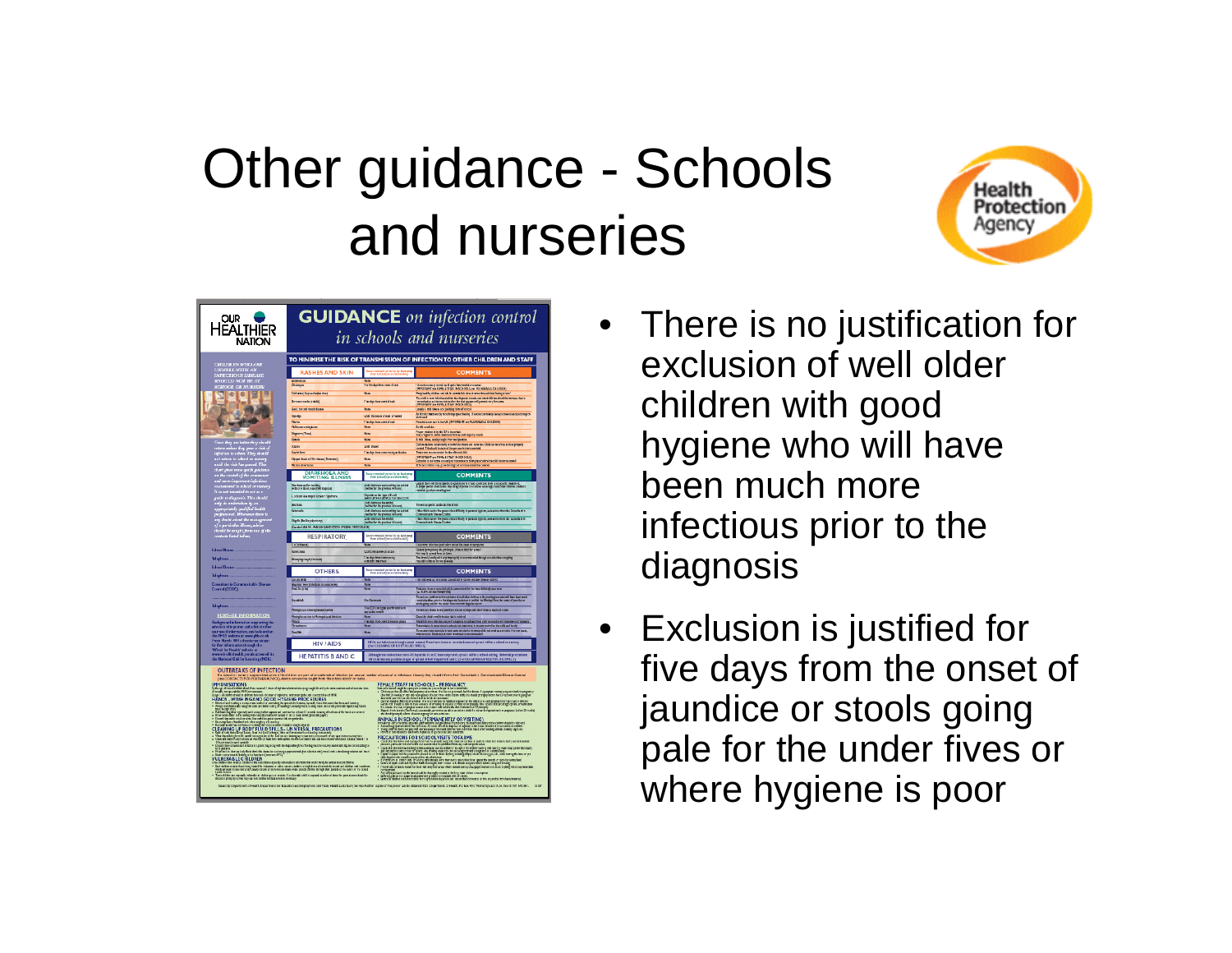#### **PREVENTING PERSON TO PERSON SPREAD FOLLOWING GASTROINTESTINAL INFECTIONS**

**A guide for public health physicians and environmental health officers**



#### • **Control of human source**

**Hart Committee** Statutorily notifiable as viral hepatitis

#### • **Cases**

–– Enteric precautions

#### • **Contacts**

– Handwashing by children must be supervised in nurseries and infant schools. Authorities must satisfy themselves that hygiene and toilet facilities are adequate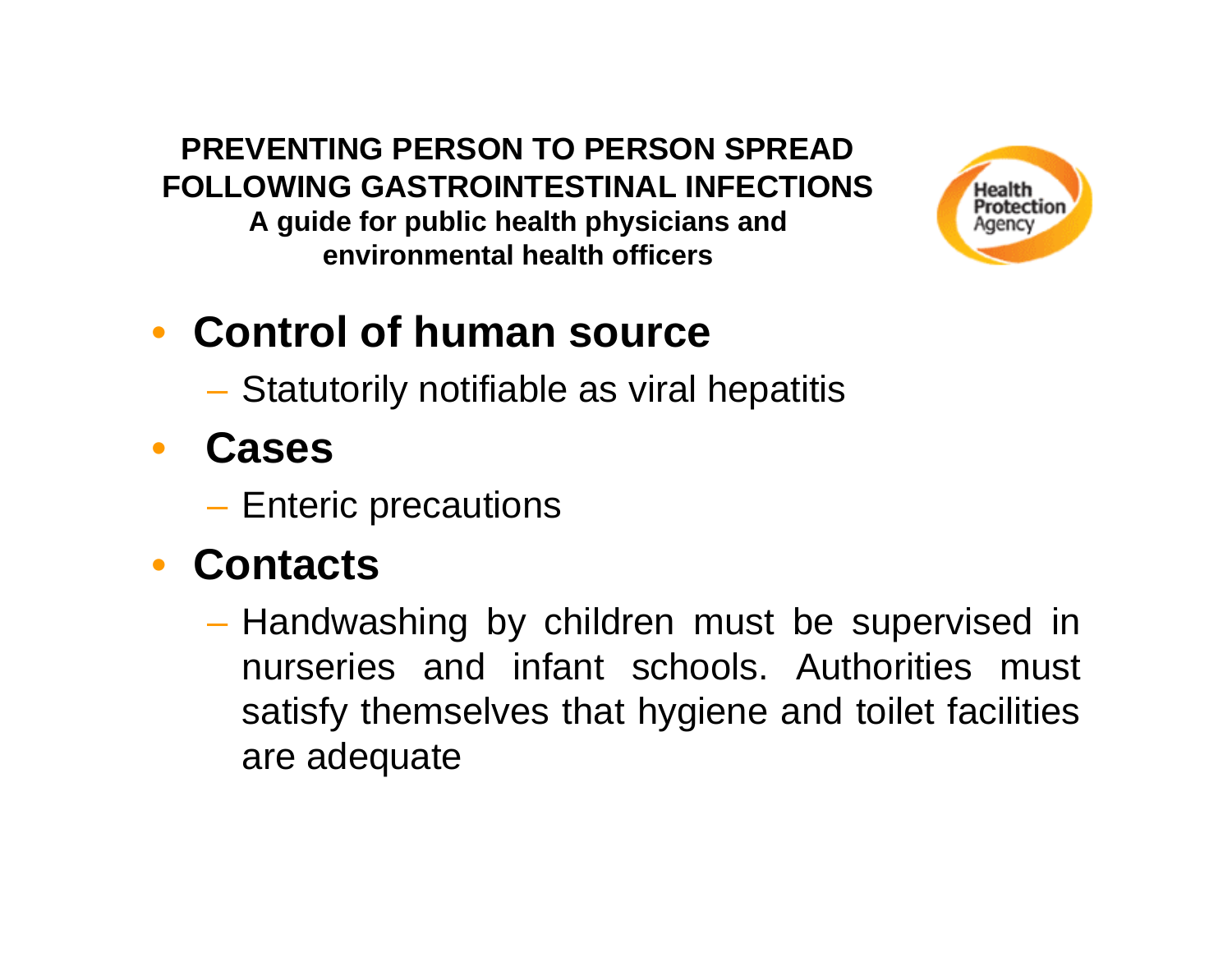#### **Exclusions**



- All cases including those in risk groups A to D (that pose an increased risk of spreading infection) should be excluded for 7 days after onset of jaundice and/or other symptoms
- Microbiological clearance None required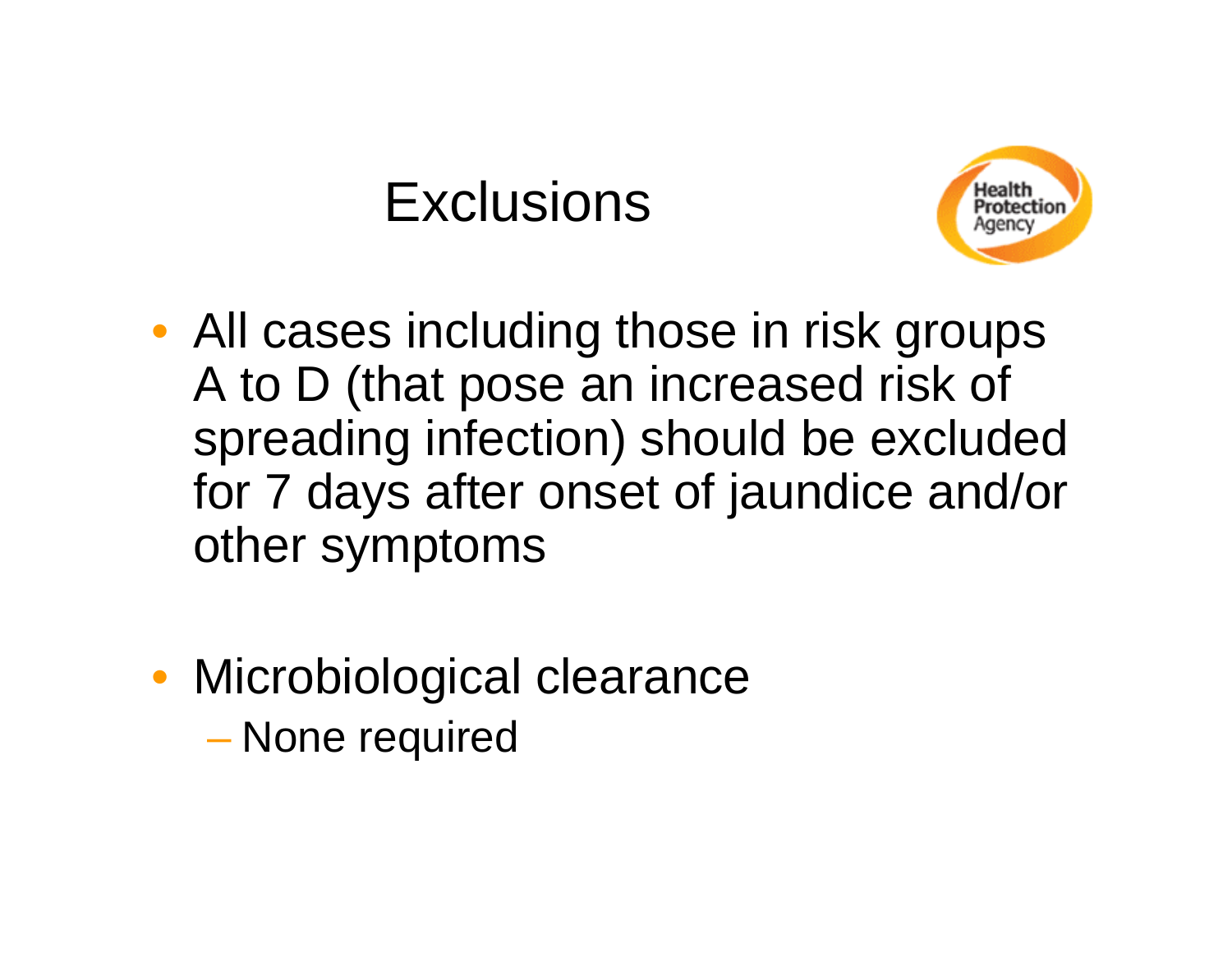#### Number of notifications and admissions for Hepatitis A by age group 1993 - 1998 in England and Wales



**A g e group**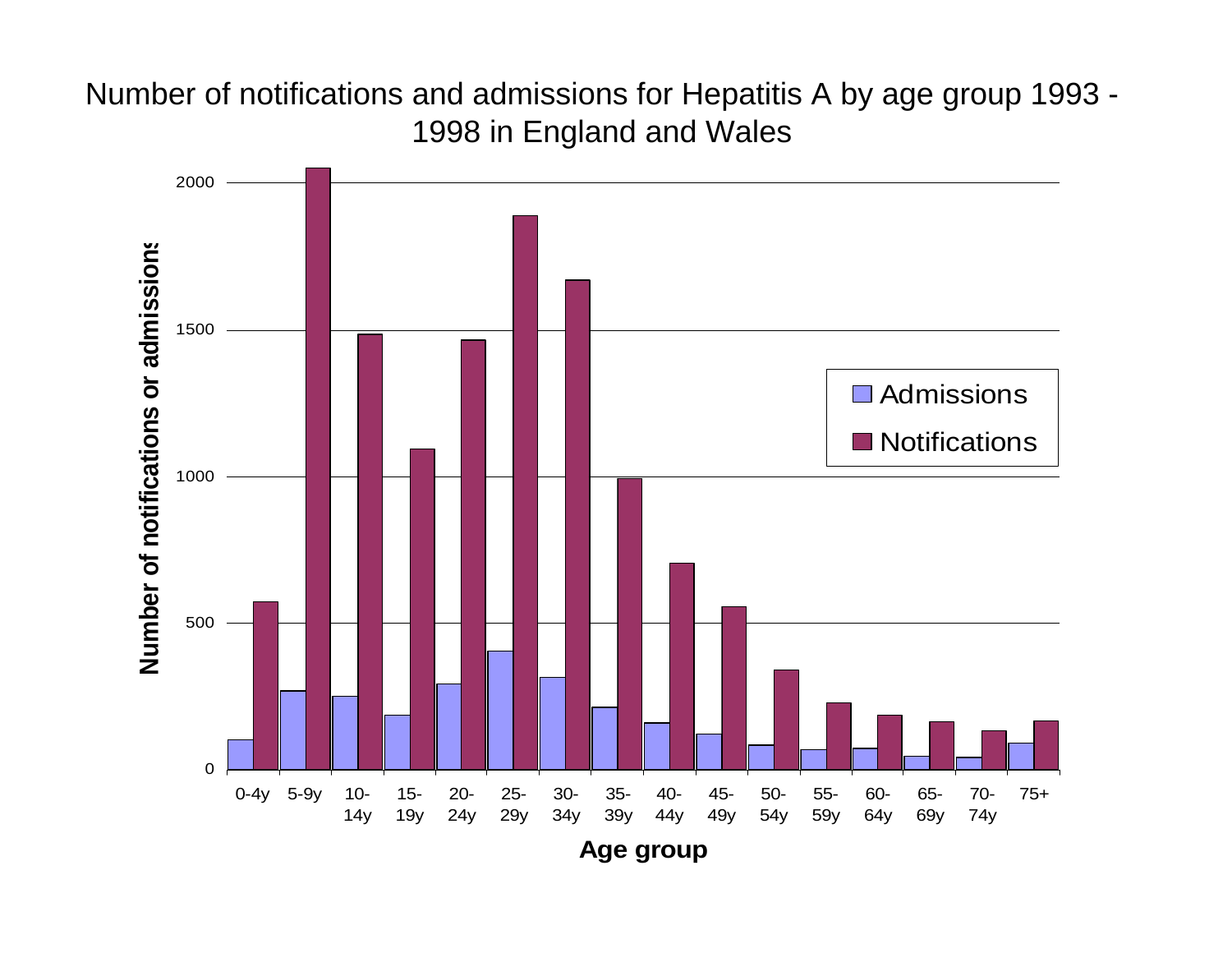## Policy for children in contact with a case



- Recommend same policy for all children 5 years and older
	- Deaths are concentrated in older age groups but not exclusively – fulminant hepatic failure occurs in childhood
	- – 5-9 years hospitalisation pattern similar to 10-14 years
- Children less than 5 years old discuss with parents
	- A significant number of hospitalisations
	- Consider the protection of others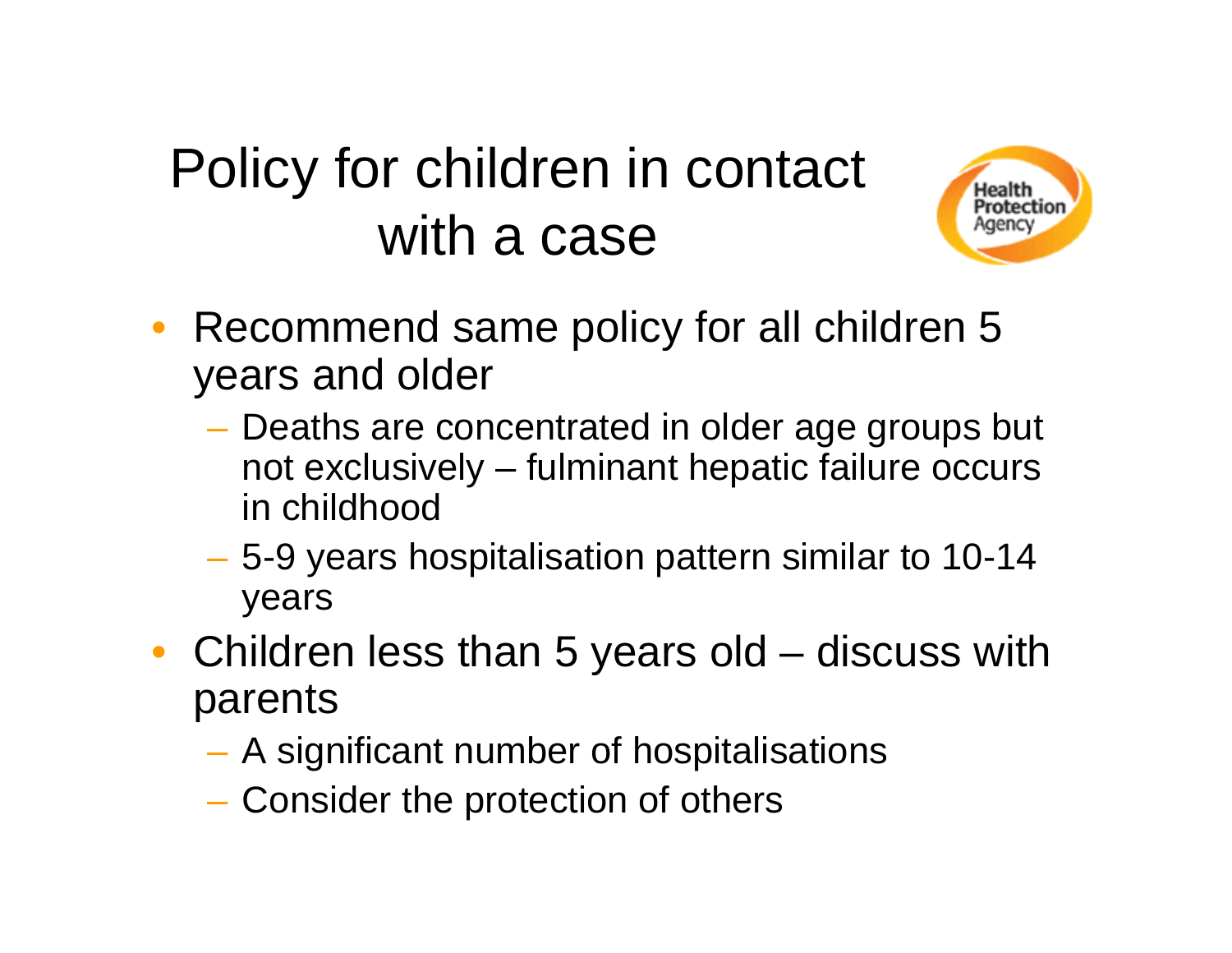# Vaccinating IDUs (with HBV programme)



- Prison vaccination campaigns have been successful (Gilbert R et al CDPH 2004; 7:289-293)
- Combined HAV/HBV vaccine is equivalent protection to single HAV vaccine **only** if all doses given
- Single HAV has better seroconversion rate than single HAV/HBV BUT may have worse compliance (two injections)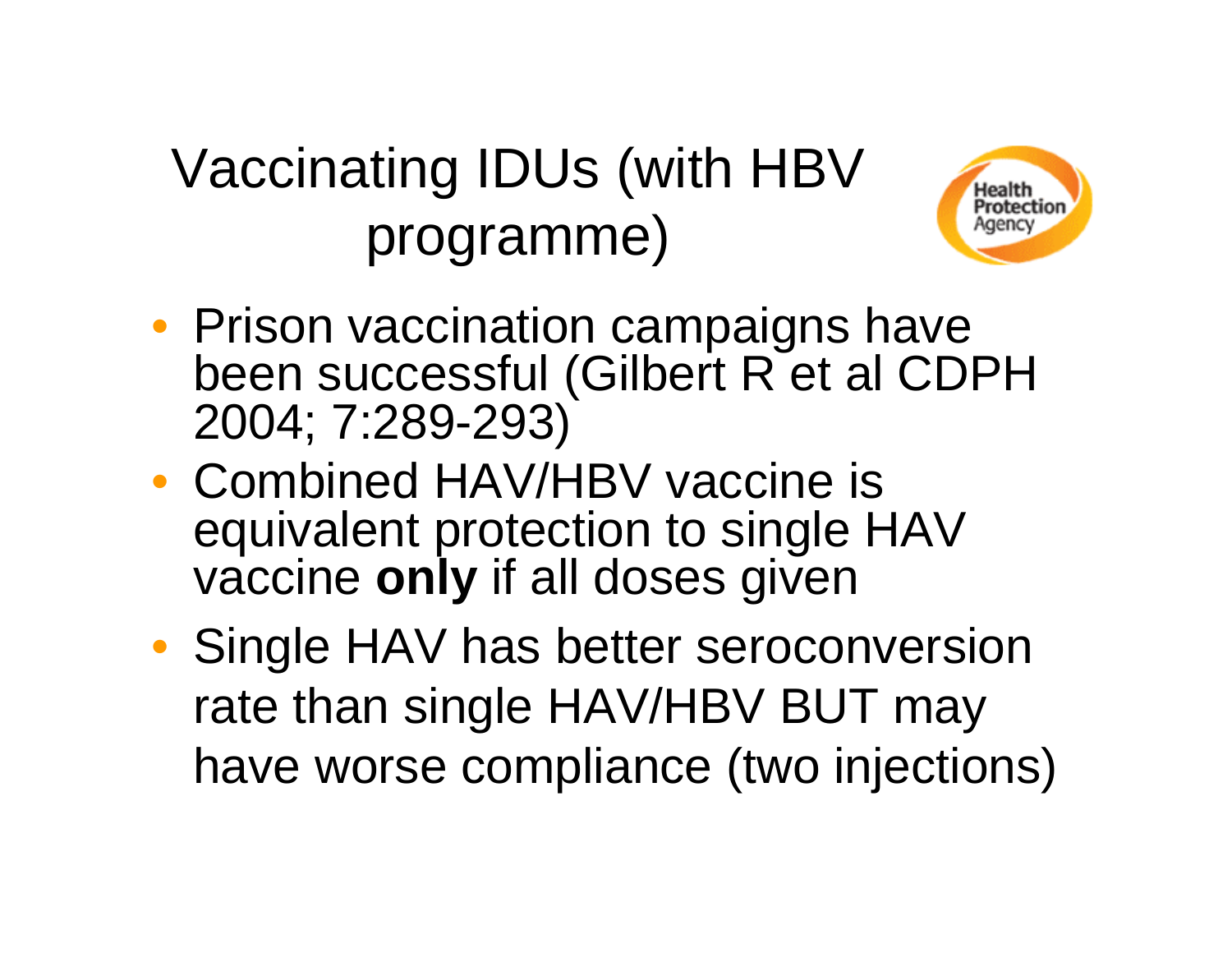

## From policy to reality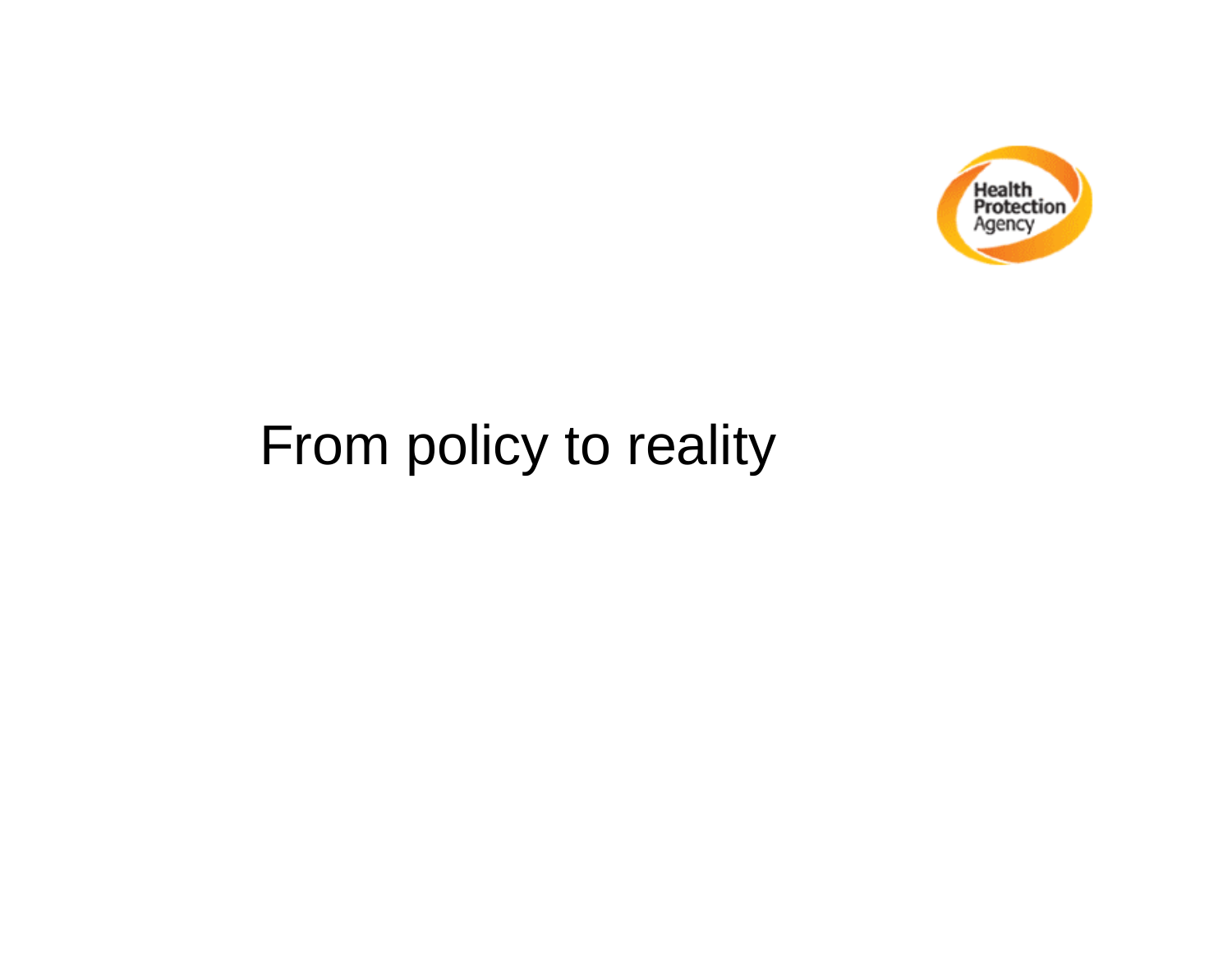Vaccine or HNIG for postexposure prophylaxis?



- Use of vaccine based on one study (Sagliocca et al 1999).
- HNIG and vaccine never been compared
- Studies of efficacy of vaccine and HNIG are heterogeneous
- Recommendations for use of HNIG have not changed in US, Canada
- BUT public health practice HAS changed in UK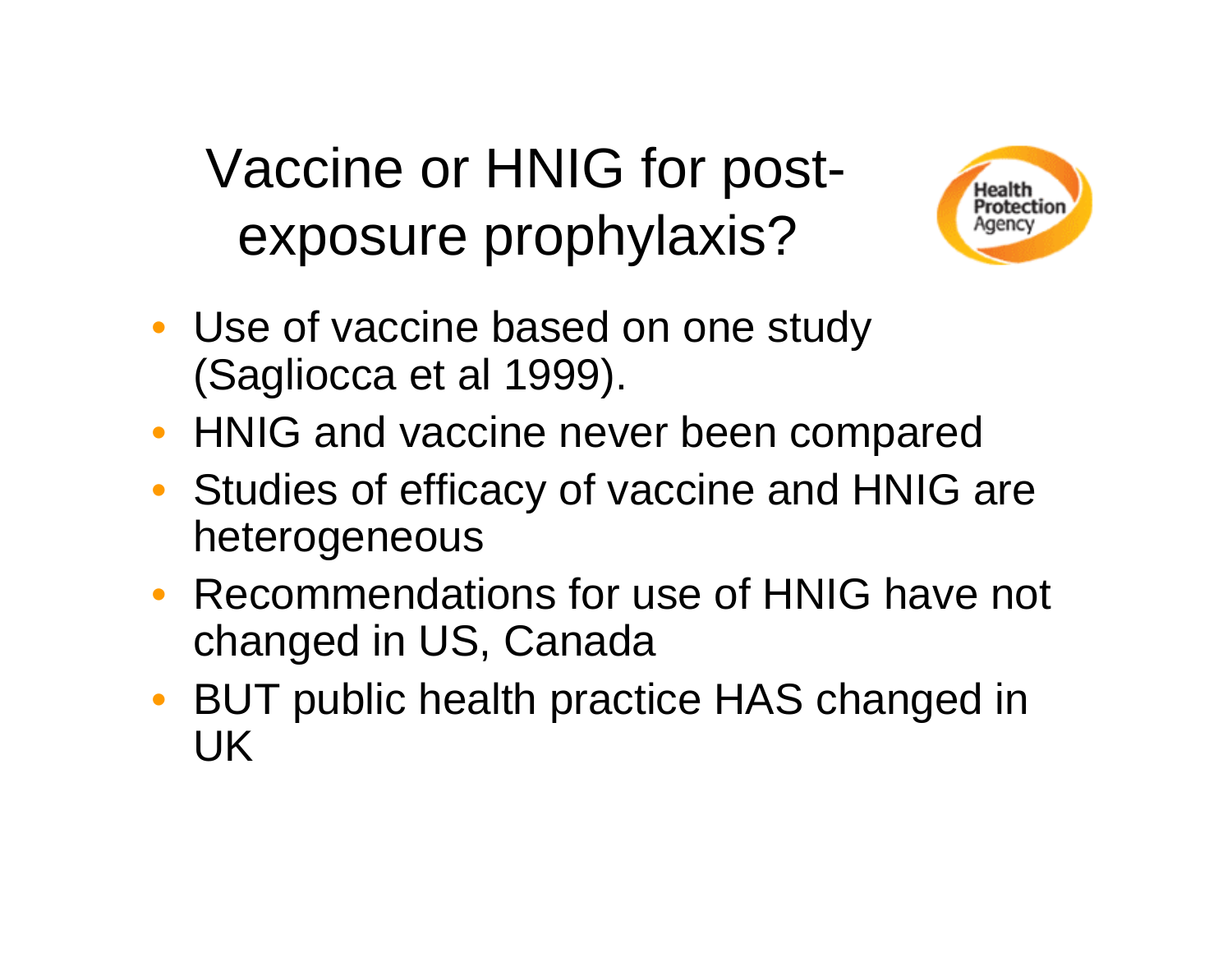#### **Efficacy**



- HNIG 47-95% depending on setting etc Various studies, some quite old
- Vaccine efficacy pre-exposure 95% (81- 99%)
	- 4 studies
- Vaccine efficacy post-exposure 82% (23-96%)
	- 1 study (Sagliocca et al)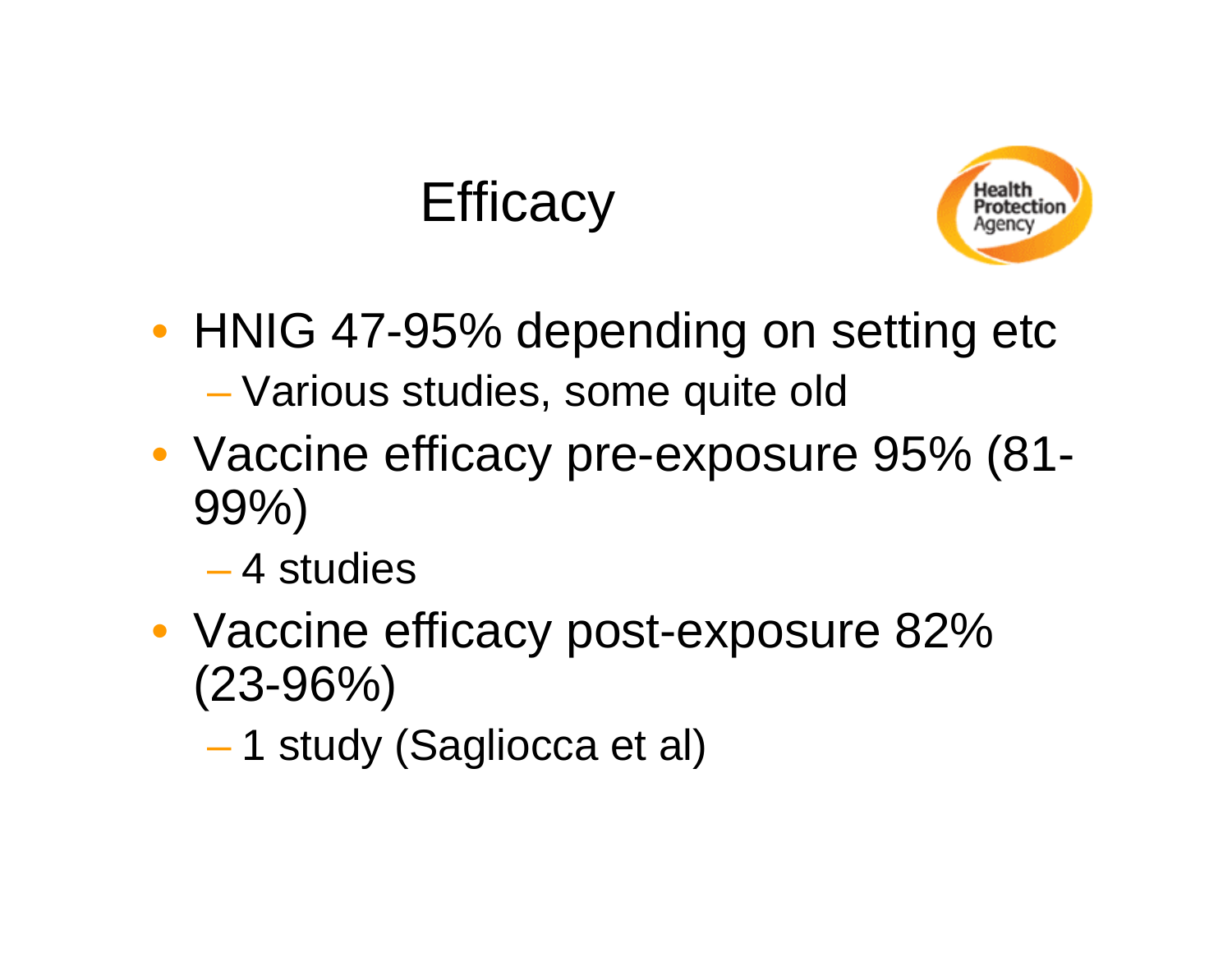#### **Conclusions**



- Incidence is at historically low levels
- Surveillance is incomplete
- Utility of genotyping needs evaluating
- Highest risk groups IDUs, MSM, South Asians, travellers
- National control policies are based on hygiene, HNIG and vaccine
- Local practice varies